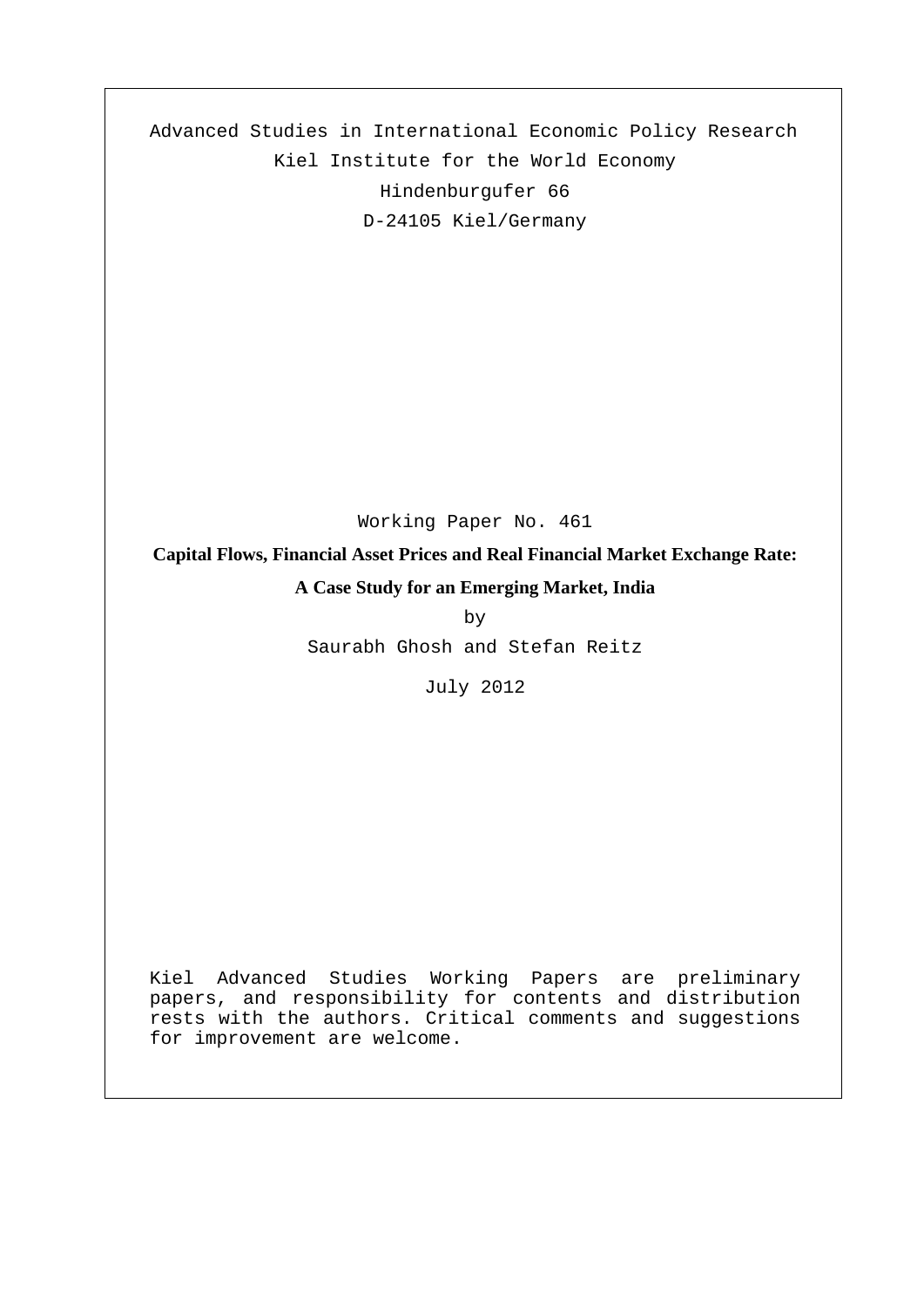# **Capital Flows, Financial Asset Prices and Real Financial Market Exchange Rate: A Case Study for an Emerging Market, India**

**Saurabh Ghosh**#  **and Stefan Reitz**<sup>∗</sup>

# **Abstract**

In this paper we empirically investigate the relationship between capital flows and exchange rates in India based on a new index of real effective exchange rates for the Indian Rupiah. Instead of using consumer price indices we deflate exchange rates by MSCI asset price indices. The cointegration analysis indicates a long-run equilibrium relationship between our real financial market exchange rate and the net outstanding equity investment in India. In the short run capital inflows are accompanied by an appreciation of real financial exchange rate of the Rupiah.

JEL: F31, G15, E58

Keywords: Real Exchange Rate, Capital Flows, Financial Asset Prices, Emerging Financial Markets, India.

<sup>#</sup> Participant, Advanced Studies Program (2011-12) in International Economic Policy Research at the Kiel Institute for the World Economy. Correspondence: Kiel Institute for the World Economy, Kiel, Germany Email:sg.3105@gmail.com

<sup>∗</sup> Kiel Institute for the World Economy, Kiel, Institut für Volkswirtschaftslehre (Department of Economics) Christian-Albrechts-Universität, Kiel, Germany, Email: stefan.reitz@ifw-kiel.de

The authors are grateful to Harmen Lehment for comments and discussions. Views expressed by the authors are their personal and not the institutions that they belong to. Usual disclaimer applies.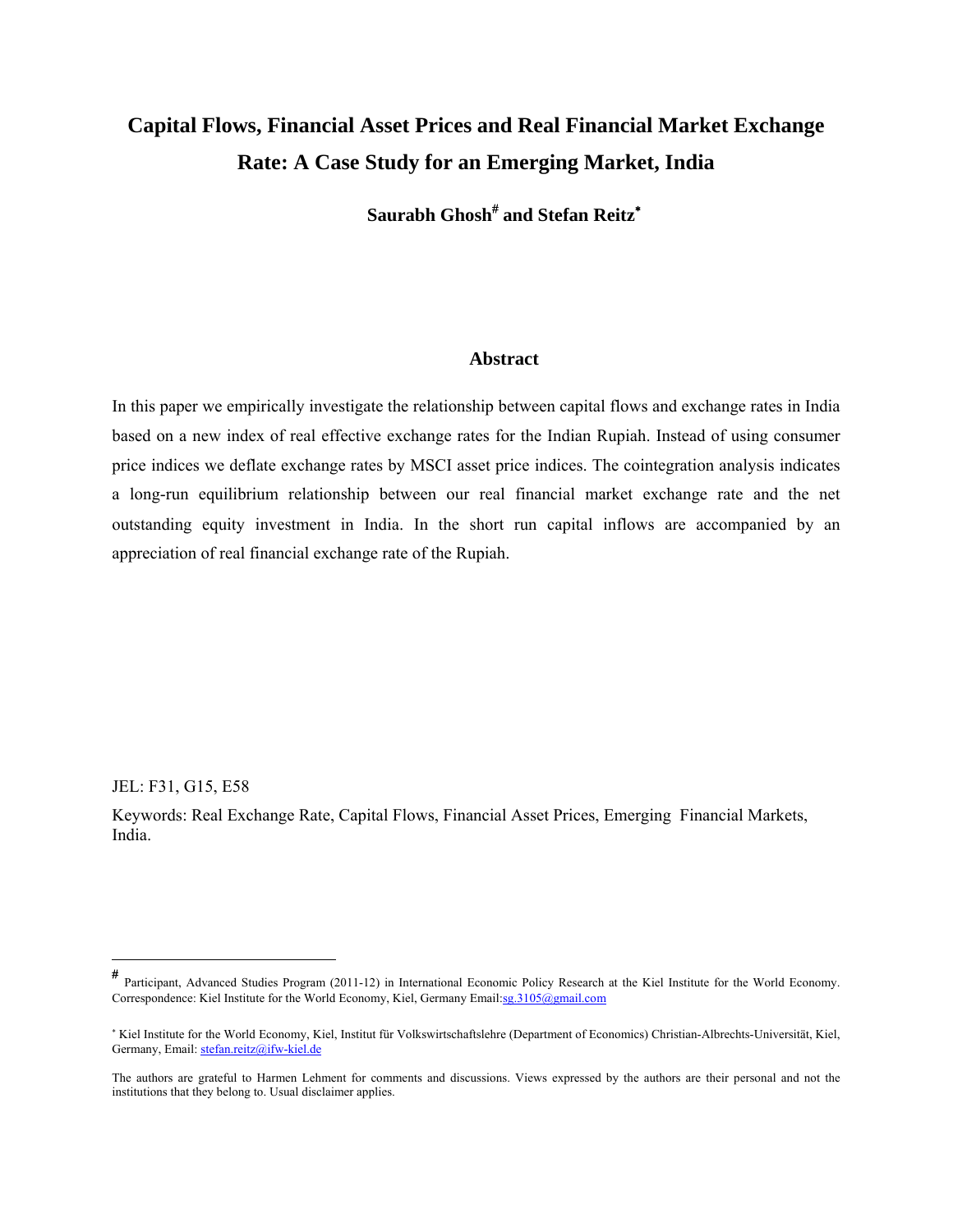#### **Introduction**

 The Real Effective Exchange Rate (REER) is a crucial variable in the open economy macroeconomics. With the expansion in trade in goods and services, the REER has emerged as a prime indicator of relative prices competitiveness in international trade and finance. With its roots in the law of one price, REER's theoretical concepts, empirical applications and its impact on countries' income and wealth change have been extensively studied in the literature. With increased globalisation and financial integration, however, capital flows now account for the largest share of cross-border transactions (Hau and Rey 2004). Moreover, Lane and Shambaugh (2010) indicated that the trade weighted exchange rate indices were insufficient to understand the financial impact of currency movements. From this perspective, policy makers need new financial market indicators, which provide a timely signal of the domestic capital market attractiveness relative its global competitors. Of course, these new indicators should be closely related to global investors' decisions providing a means to explain current and forecast future capital flows.

In this study we construct and analyse a Real Financial Markets Exchange Rate (RFMER). Deflating the nominal exchange rate by asset prices rather than goods prices is likely to make the RFMER an indicator of the relative attractiveness of the reference country's financial assets as compared to its capital market competitor countries. Preliminary inspection of the RFMER time series for the Indian Rupiah generally indicates an upward trend incorporating the emerging nature of the Indian financial markets and investors optimism. The cointegration analysis indicates a long-run equilibrium relationship between our real financial market exchange rate and the net outstanding equity investment in India. In the short run capital inflows are accompanied by an appreciation of real financial exchange rate of the Rupiah. Several important financial markets variables such as the net equity Foreign Institutional Investment, net foreign currency purchases, and the Indian money market rate were found to have significant causal relation with the real financial market exchange rate strongly indicating the policy relevance of the RFMER.

The paper is organised as follow: Section-2 briefly sketches the literature relating to the financial exchange rate asset prices. Section-3 describes the data and its sources. Section-4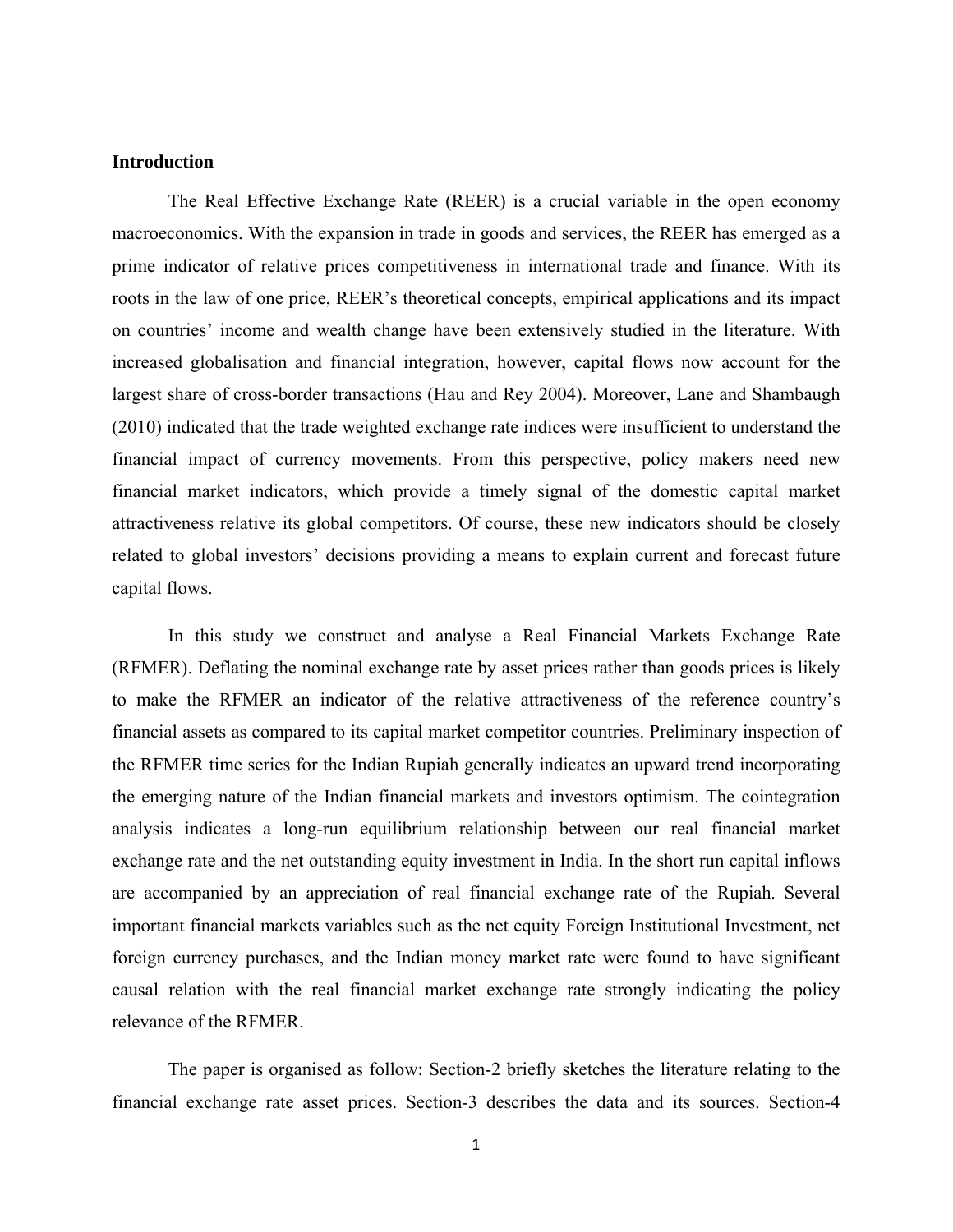describes the methodology for computing the Real Financial Markets Exchange Rates and reports related results; finally Section 5 concludes the study.

#### **2. Literature**

Numerous studies such as Portes and Rey (2005), Bekaert et al. (2001), and Brooks et al. (2004) analysed the linkage between exchange rate dynamics, capital flows and the asset prices. Some of these studies found that higher returns in the home equity market relative to the foreign equity market leads to home currency depreciation. For instance, Heimonen (2009) indicated that an increase in Euro area equity returns with respect to US equity returns causes an equity capital outflow from Euro area to US, and led to an appreciation of US Dollar. Based on the now widely accepted microstructure proposition that foreign exchange order flow drives exchange rates, Hau and Ray (2004, 2006) offered a theoretically consistent explanation for this observed negative relation. However, these studies essentially concentrated on the short run dynamics of bilateral exchange rate, used (one) country specific time series rather than a large panel of countries, which assumes importance for deriving a consistent equilibrium value of the exchange rate, especially in the context of cross country capital flows and asset price movements. More important, Lane and Shambaugh (2010) indicated that the trade weighted exchange rate indices were insufficient to understand the financial impact of currency movements. This is particularly true in the face of growing importance of the valuation effect in the recent years with rapid growth in cross-border financial holdings. The authors documented the diverse behaviour of trade-weighted and financially-weighted exchange rates generally indicating that trade weighted exchange rates were not informative with regard to the financial impact of the currency movements. Tille (2003) and Milesi-Ferretti (2007) also emphasised the role of financialvariable weights and their studies indicated that the trade weights and financial currency weights are quite different for the United States.

We contribute to this literature by moving this argumentation one step forward. While considering financial market weights to calculate an effective exchange rate as suggested in the above literature we also use financial market prices to deflate the incorporated nominal bilateral exchange rates. A panel of 25 countries, which account for more than 90% of global cross-border asset holdings, is used to construct real effective financial exchange rates. This new indicator is evaluated analysing its relationship with capital flows from and into India. Against the backdrop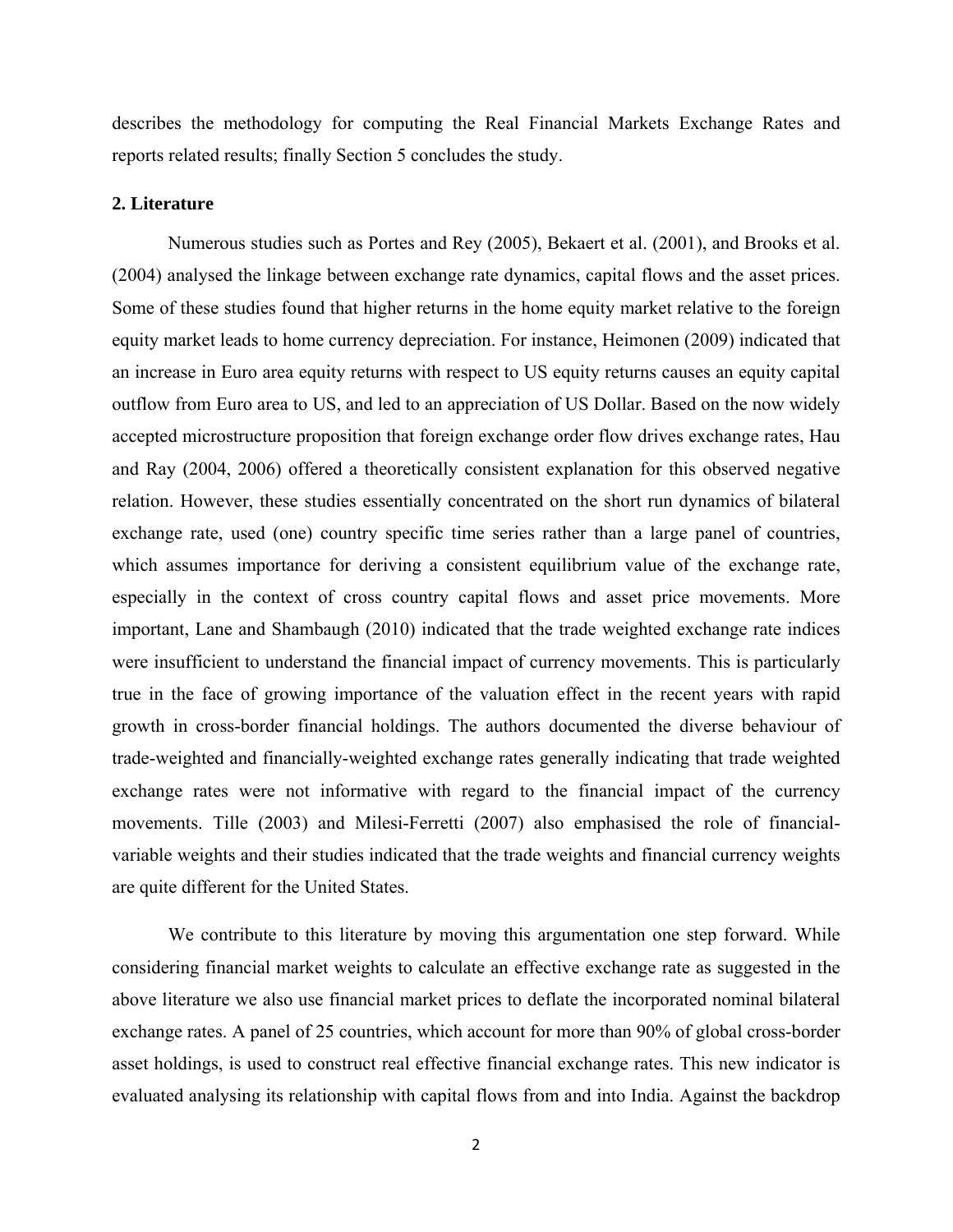of global investors' increased interest in emerging market economies, this analysis promises particularly interesting insights into the interaction between capital flows, financial asset prices and real financial markets exchange rate movements.

# **3. Data**

The main data sources for this study are the IMF's Coordinated Portfolio Investment Survey (CPIS) and the Datastream database (Reuters). The CPIS provides information on individual economy's year-end holdings of portfolio investment securities (equity securities and debt securities) valued at market prices, cross-classified by the country of issuer of the securities. The Geographic Breakdown of Total Portfolio Investment (Table 8, CPIS) comprises data from the individual economy's residents holdings of securities issued by non-residents (reported data), and the data for non-residents' holdings of securities issued by residents (derived data). The CPIS presently reports data from 2001 to 2010; we use data from CPIS Table 8, on the foreign investment in India and on India's investment in foreign countries over the past decade. These series are plotted in Chart-1, which indicates three interesting observations: first, there has been a considerable increase in the foreign capital flows to and from India over the past decade; second, though there was a decline in capital flows in 2008 due to the sub-prime crisis, the foreign capital flows recovered and kept growing in the subsequent years; and third, the capital inflows in India by far exceed the capital outflows from India (which is evident from the scale differences between the left hand and right hand axis). The CPIS database has been used to evaluate India's financial ties with different financial partner countries, and calculation of the weights of different countries (which are described in detail in the subsequent sections) that will be used for constructing the RFMER.

The data relating to the monthly average stock prices and bond prices of the financial partner countries were obtained from Datastream. The same datasource was used for data relating to the bilateral exchange rate of the partner countries that was used to compute the RFMER. The data relating to the Net FII Inflows were sourced from the Securities and Exchanges Board of India (SEBI) and the money market, bond market rates were sourced from Handbook of Statistics on the Indian Economy. Finally, we used the 'updated and extended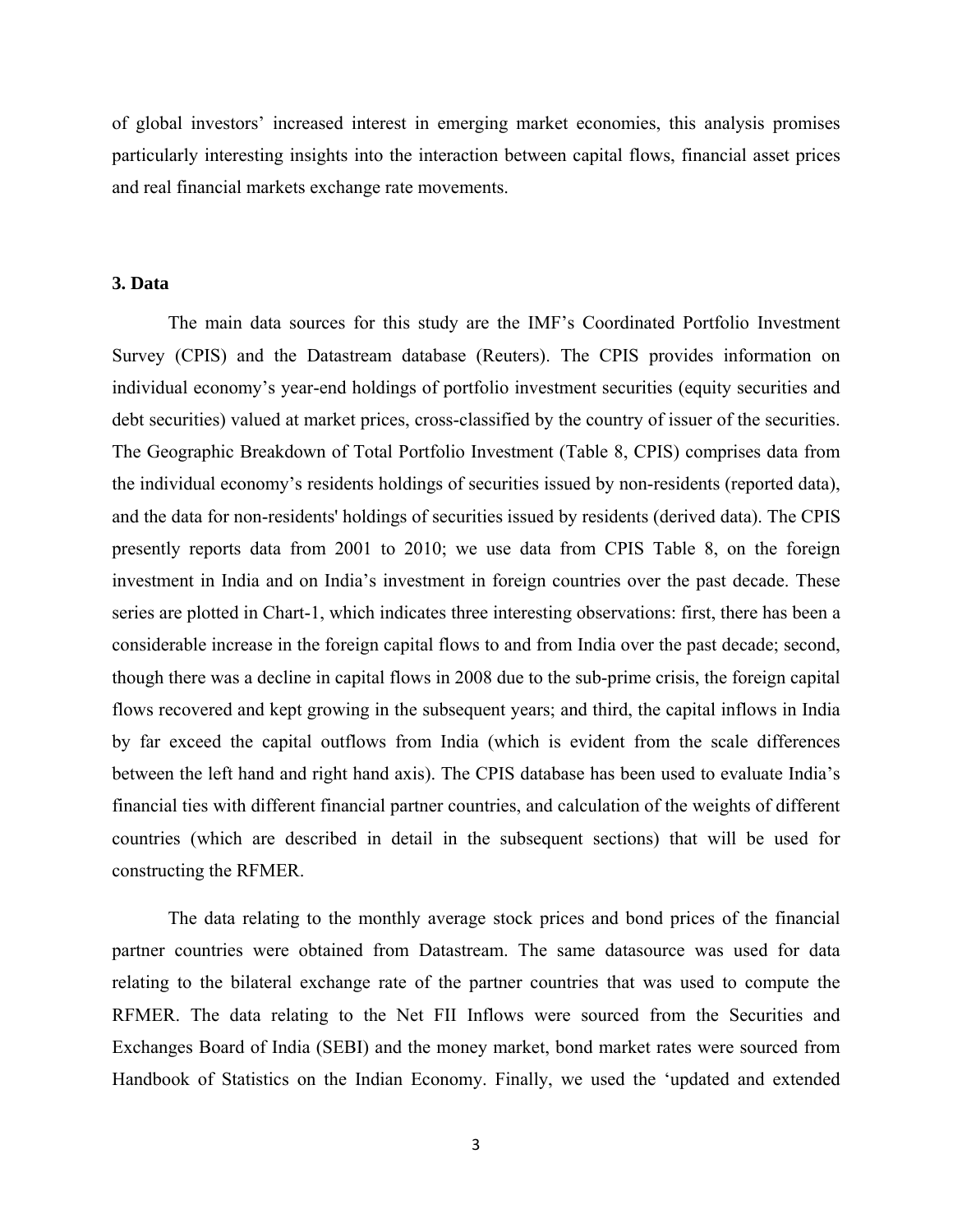version of dataset' (Lane and Milesi-Ferretti (2007)) for total portfolio equity assets, liabilities and total net foreign asset data for India.

#### **4. Methodology and Results**

#### *4.1 Real Financial Market Exchange Rate Calculation*

The RFMER is calculated as a weighted (geometric) average of nominal exchange rates, adjusted for the relative financial price differential between the domestic and the foreign countries, with both weights and price adjustments being based on the financial variables. The RFMER has four parameters, and they are pertaining to the number of countries (*n*), weights  $(W_{ii})$ , relative financial prices  $(P_i/P_i)$ , and the nominal exchange rate (e). The RFMER, so computed, is likely to emerge as an indicator of relative attractiveness of home country's financial assets.

The coverage refers to the 25 countries that have been selected/included in the index based on their financial ties (capital inflow and outflow) with India and the availability of relevant data<sup>i</sup>. These 25 countries accounted for more than 90 per cent of the investment in India and investment from India in 2005 (CPIS data IMF). Their combined share has remained above 90 per cent in the end 2010 (the latest CPIS release), which confirms the sustained financial ties of these countries with India.

As in the case of trade weighted exchange rate, the financial assets and liability of the reference country (India here) were taken into account while calculating the real financial markets exchange rate (RFMER).

|      |          | Total Investment |          | Equity Investment | Debt Investment |            |  |
|------|----------|------------------|----------|-------------------|-----------------|------------|--|
|      | In India | From India       | In India | From India        | In India        | From India |  |
| 2005 | 116.462  | 81               | 105.636  | 36                | 10.810          | 45         |  |
| 2010 | 376.479  | 1.583            | 317.490  | 1.057             | 58.988          | 527        |  |

**Table -1: Breakdown of Outstanding Total Portfolio Investment**

Data Source: CPIS (IMF); USD Million

In this context, it may be worth mentioning that the portfolio investment in India has been dominated by the equity investment (both in India and from India) and debt instruments played a very small part (Table-1). In 2005 total equity investment in India constituted 91 per cent of the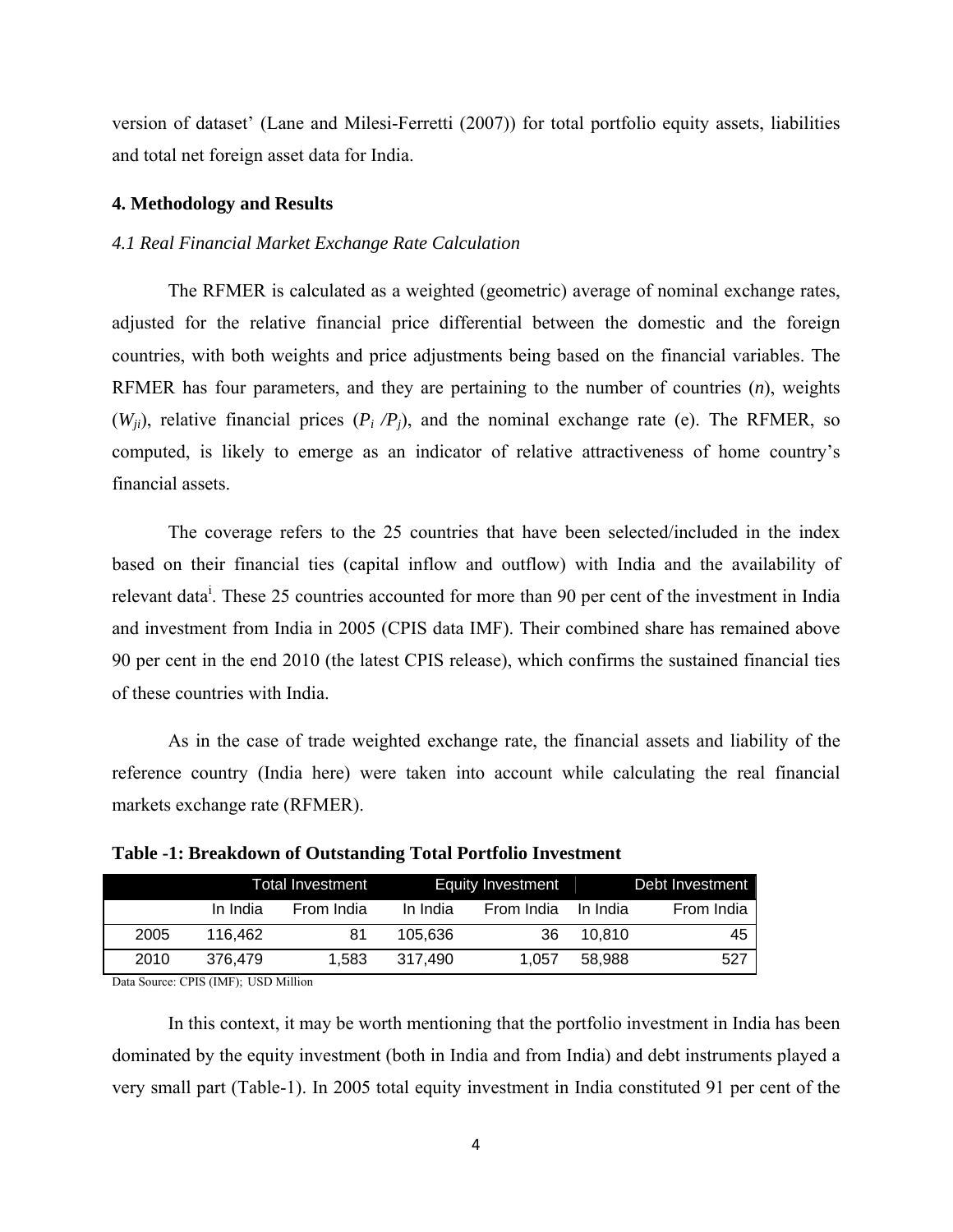total portfolio investment, in 2010 the share was 87 per cent of total portfolio investment. It may be noted that under the Foreign Exchange Management Act (FEMA) Regulations the FII investment in Government securities and Corporate debt has been subject to a ceiling decided in consultation with the Government of India<sup>ii</sup>. The ceiling has changed from time to time and in 2010 investment limit for the FIIs as a group in Government securities was at USD 10 billion and in Corporate debt was at USD 20 billion. Second, Table 1 also indicated that the total portfolio investment outflow from India (as compared to total portfolio inflow) continued to be small over the years under consideration.

We use CPIS data (which comprises of the countries assets and liabilities in the stocks and bonds) to calculate the country specific weights for RFMER. As in the case of the trade weighted real exchange rate, constant country weights for the base year have been used. The base period was chosen to be end of 2005, as the year witnessed stable macroeconomic and external sector performance. The calculation of the country weights  $(W<sub>i</sub>)$  closely follow methodology of the Deutsche-Bundesbank (April 2011). The asset weight of country 'j' in the asset portfolio of country 'i' is defined as its share  $W_{ji}^A$  in the total investment made by residents of country 'i' in 'n' partner countries. The liability weight of country 'j'  $(W_{ji}^L)$  has similar connotation and represents share of country 'j' residents in the financial assets of country 'i'.

 $W^A_{\phantom{A}ji}$  = (security)<sub>ji</sub>  $\sum_k$  (security)<sub>ki</sub>

 $W_{ji} = (A/A + L)^* W^A_{ji} + (L/A + L)^* W^L_{ji}$ 

Where  $W_{ii}$  is the total weight of the partner country 'j' in the effective exchange rate of country 'i'; 'A' plus 'L' gives the total value of assets and liability for the reference country.

The weights calculated using the above methodology for the equity portfolio investments are reported in the Chart-2 for the base year (2005) and for the latest year (2010). Chart-2 shows that the weights remained similar over the years, which indicate the stability of the financial ties of the selected countries.

 As different sets of factors influence the stock market investment and bond market investment, a distinction was made using stock market prices and bond market prices. For the stock market, the prices that we consider are the major stock indices of the selected 'n' countries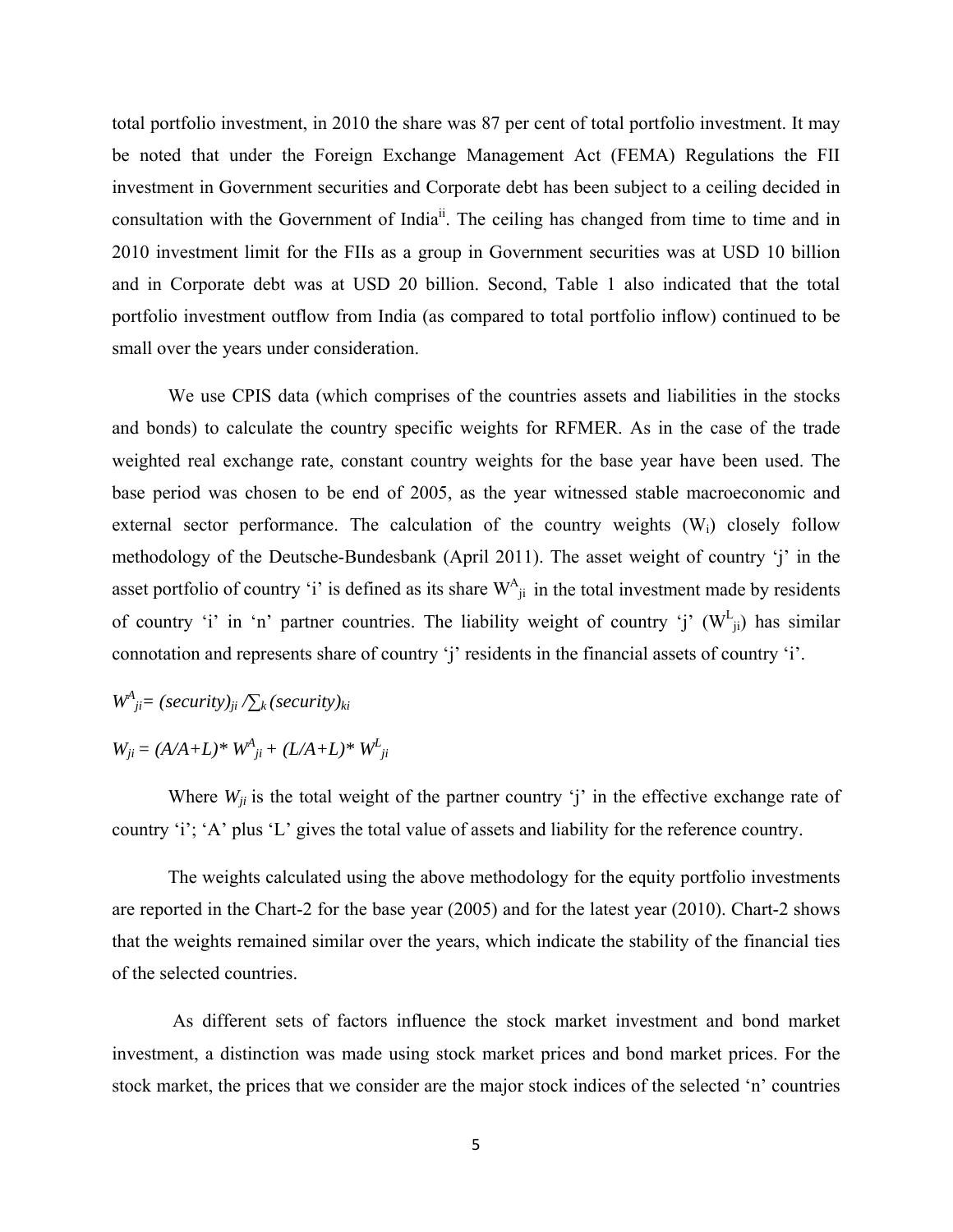under consideration (for instance the BSE Sensex has been considered for India and for Germany the DAX has been included to represent the stock price index). Relative financial prices  $(P_i/P_i)$ (the ratio of home countries stock indices  $(P_i)$  to the foreign country stock index  $(P_i)$ ) is then substituted for its goods market counterpart (i.e. the ratio of domestic CPI to foreign CPI) to calculate the financial price adjusted real effective exchange rate.

Finally, the indirect exchange rate  $\ddot{m}$  for the Rupee (denoted by 'e': exchange rate quoted as the foreign currency per unit of the domestic currency (Rupee)) was used to derive bilateral financial market exchange rates  $(R^{ki}_{t})$  by multiplying the former (e) with the ratio of domestic to foreign stock indices  $(P_i/P_j)$ . The Real Financial Markets Exchange Rates  $(R_i^i)$  is then calculated as a geometric weighted  $(W_{ji})$  average of bilateral financial market exchange rates  $(R^{ki}_{t})$ .

$$
R^{\text{ki}}_{t} = (e)^{*}(P_i/P_j)
$$

 $R_t^i = \prod_{i} (R_{t}^{ki})^{Wki}$ 

The Real Financial Market Exchange Rate for the Stock Market (RFMER\_EQ) calculated using the above methodology is plotted in the Chart-3. In line with the result for Germany (as presented in Deutsche-Bundesbank Monthly report) this series was found to be more volatile than its goods market counterpart.

As it is apparent from the Chart-3, the periods under consideration (i.e. Jan 2000 to Nov 2011) could be broadly classified into four sub-periods. In the period between Jan 2000 to Dec 2003 the RFMER\_EQ hovered around an average value. This was followed by an uptrend during Jan 2004 to end of 2007. The uptrend could be due to the favourable earning prospect, lasting productivity lead growth, possibility of reaping the demographic dividend, which led to a relative increase in Indian financial asset prices and a trend increase in the real financial market exchange rate. The subsequent year (Dec 2007 to Dec 2008) was characterized by the outbreak of the global financial crisis, which led to a decline in the financial market exchange rate. This downturn almost coincided with the goods market real effective exchange rate (REER) decline. However, the financial market exchange rate started improving far before the goods market REER and the upward trend suppressed the up-trend observed during 2003-07. It may be mentioned that the sub-prime crisis largely bypassed the Indian economy (RCF 2010) and the stock indices largely and quickly recovered as compared to their developed market counterpart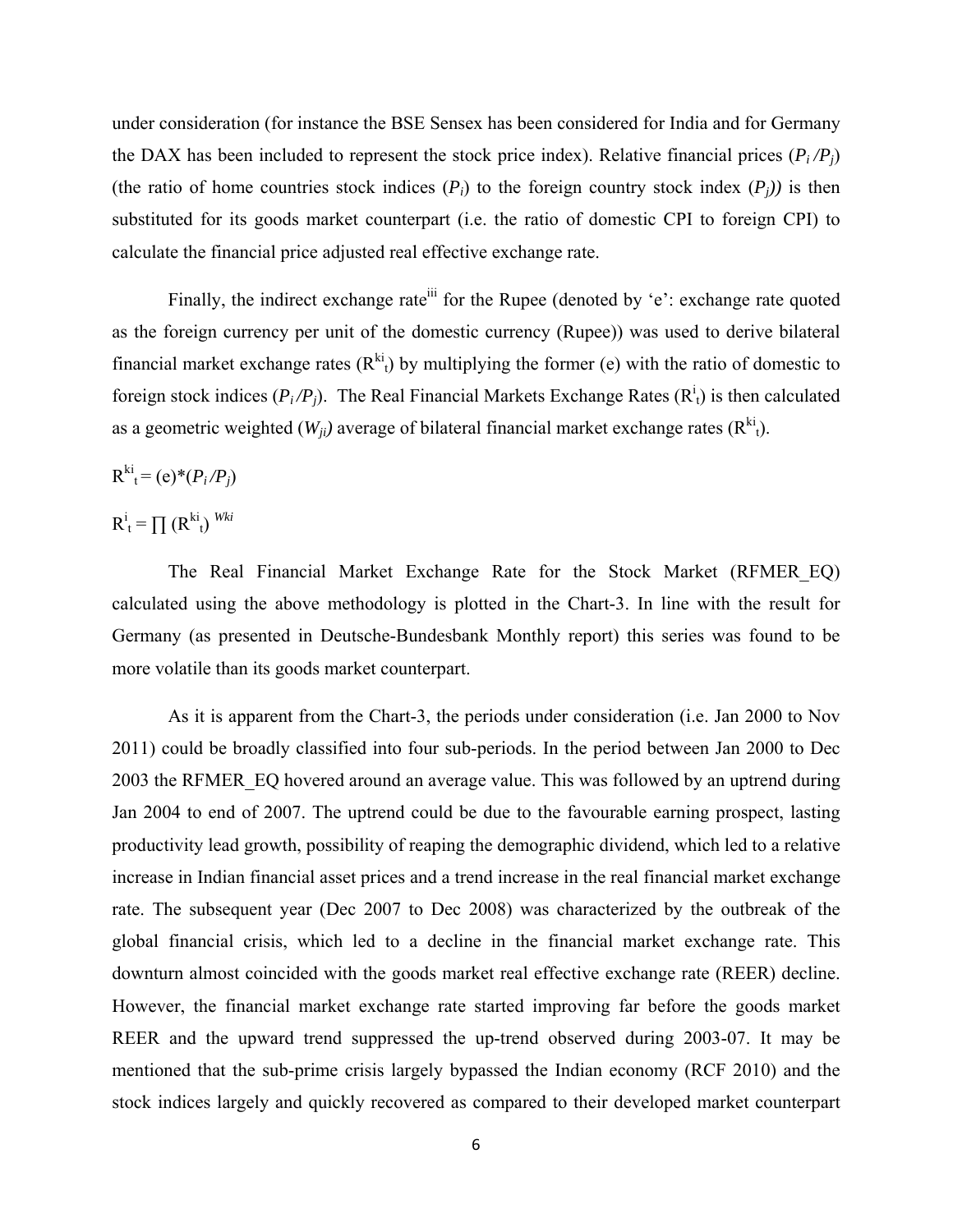(RCF 2010). The resilience of the emerging markets coupled with their growth potential has been reflected in the increasing stock prices and in the upturn in the real financial markets exchange rate for India<sup>1v</sup>.

# *4.2 Short Run Dynamics of Real Financial Market Exchange Rate (Stock Market) and other Financial Variables*

The interaction of the financial variables and the Real Financial Market Exchange Rate (RFMER\_EQ) is of particular interest in policy research arena. We now turn to the net monthly FII inflow data (in Equity market, debt market and total)

To evaluate the short run relation between real financial market exchange rate (stock market), net FII equity we use net monthly capital flows data available from the Securities and Exchange Board of India web-site. Annex Table 1A reports the correlation coefficient between changes in the RFMER EQ (DRFMER EQ)<sup>v</sup> and the FII inflow in equity (debt and total). The correlation coefficients between net FII flows in equity (and also the total FII flow) and DRFMER EQ were found to be positive and significant; and they indicate that an increase in capital flows went along with an appreciating RFMER\_EQ in India. To analyse the direction of any causal relation between these variable, we carried out Granger causality test with lag length being determined by AIC criterion; the results (Annex Table-2A) indicate evidences of unidirectional causality running from DRFMER\_EQ to net equity FII flows (and also total FII flows) in India. These findings are in line with Chayawadee & Ho (2008), Gyntelberg. et.al (2009). Hau & Rey (2006), where the authors indicated that the nominal exchange rate appreciates with increasing portfolio flows.

As indicated in the beginning of this section, the two major components of the RFMER EQ are (a) relative stock prices and (b) nominal exchange rate. The Indian Central Bank (the Reserve Bank), over the past decade, at times has intervened in the forex market to curbe the excess volatility in the exchange rate market. The Chart-4 indicates the Central Bank's (RBI) forex operation (purchase / sell) of US-dollar and the movement in the RFMER\_EQ. The correlation between Net Forex Purchase and DRFMER\_EQ is positive (Annex Table-2A). The Granger causality test also indicates that the direction of causality is from the Net Forex Purchase to the changes in RFMER EQ. However, the reverse causality was not statistically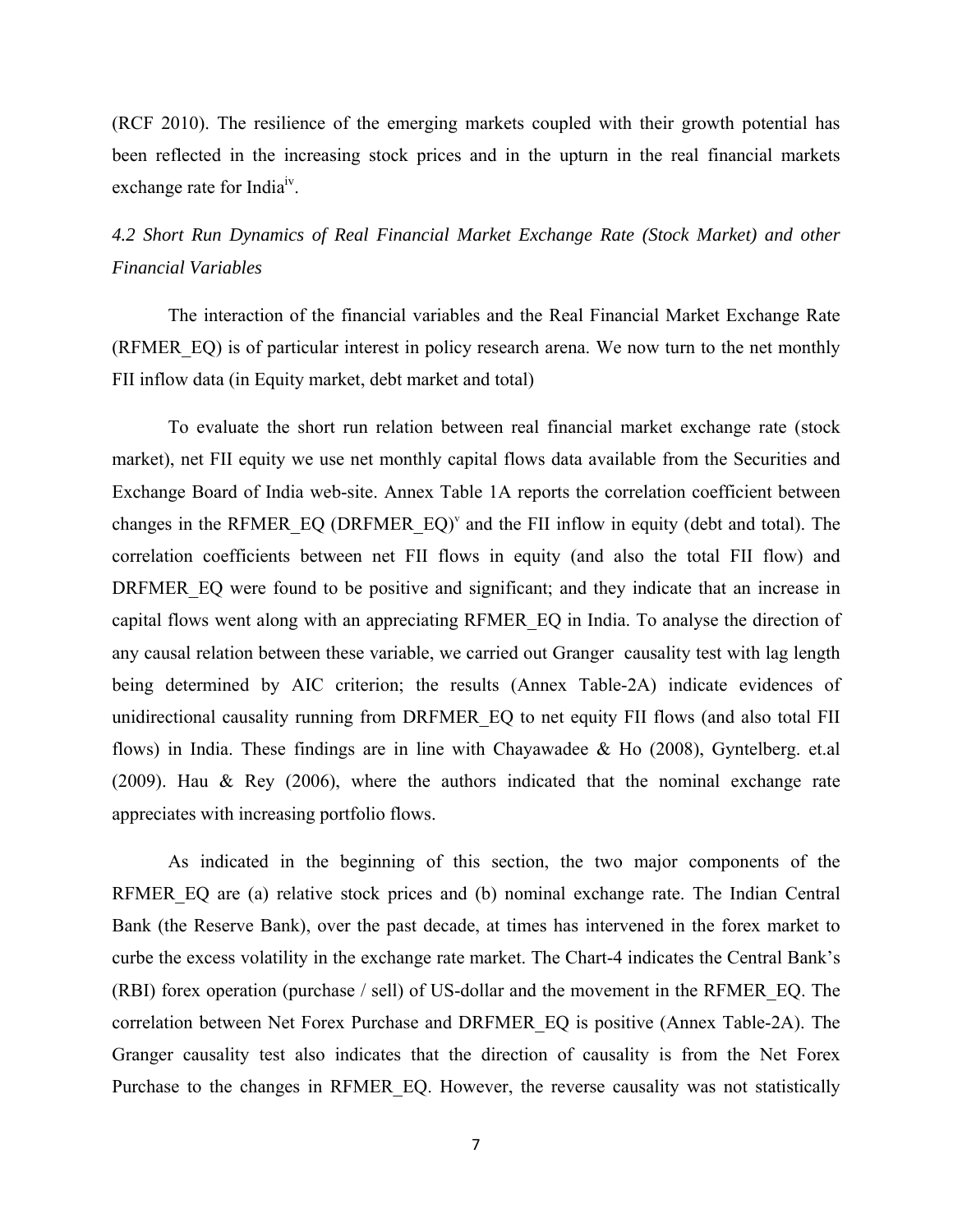significant, indicating that high value of RFMER\_EQ did not by itself induce net purchase in the forex market, which is consistent with the Reserve Bank's exchange rate policy  $\frac{v_i}{v}$ .

 We also investigate the co-movement between RFMER\_EQ and two other important financial market variables, namely the overnight money market rate (also known as the Call rate) and the 10-year benchmark government security yield (Gsec). The Chart -5 indicates no strong observable pattern between Gsec yield and DRFMER\_EQ. This has also been confirmed by the correlation analysis reported in the Annex Table-1A and the Granger causality (Annex Table - 2A) as they fail to indicate any statistically significant results indicating the interrelationship between the above variables.

The money market rate, on the other hand, seems to have a negative relation with the DRFMER EQ, which has been supported by the correlation coefficient between these two variables; and there was some evidence of weak unidirectional causal relation between the call rate and the DRFMER EQ. These results generally strengthen the hypothesis that the RFMER EQ has been incorporating investor's optimism about the Indian financial market and the increase in the benchmark money market rate (consequent to the monetary policy tightening) in effect somewhat resulted in decelerating the RFMER\_EQ.

Finally, in an attempt to evaluate how the above financial market variables are related to the goods market real effective exchange rate  $(REER)^{vi}$ , we set up an unrestricted VAR and Granger causality test with REER and Equity FII, Call Rate and Gsec yield. However, the causality analysis did not indicate statistically significant causal relation in either direction. This results are in line with Lane and Shambaug (2010) which indicated that the trade weighted exchange rate indices could be at times insufficient to evaluate the impact of financial variables.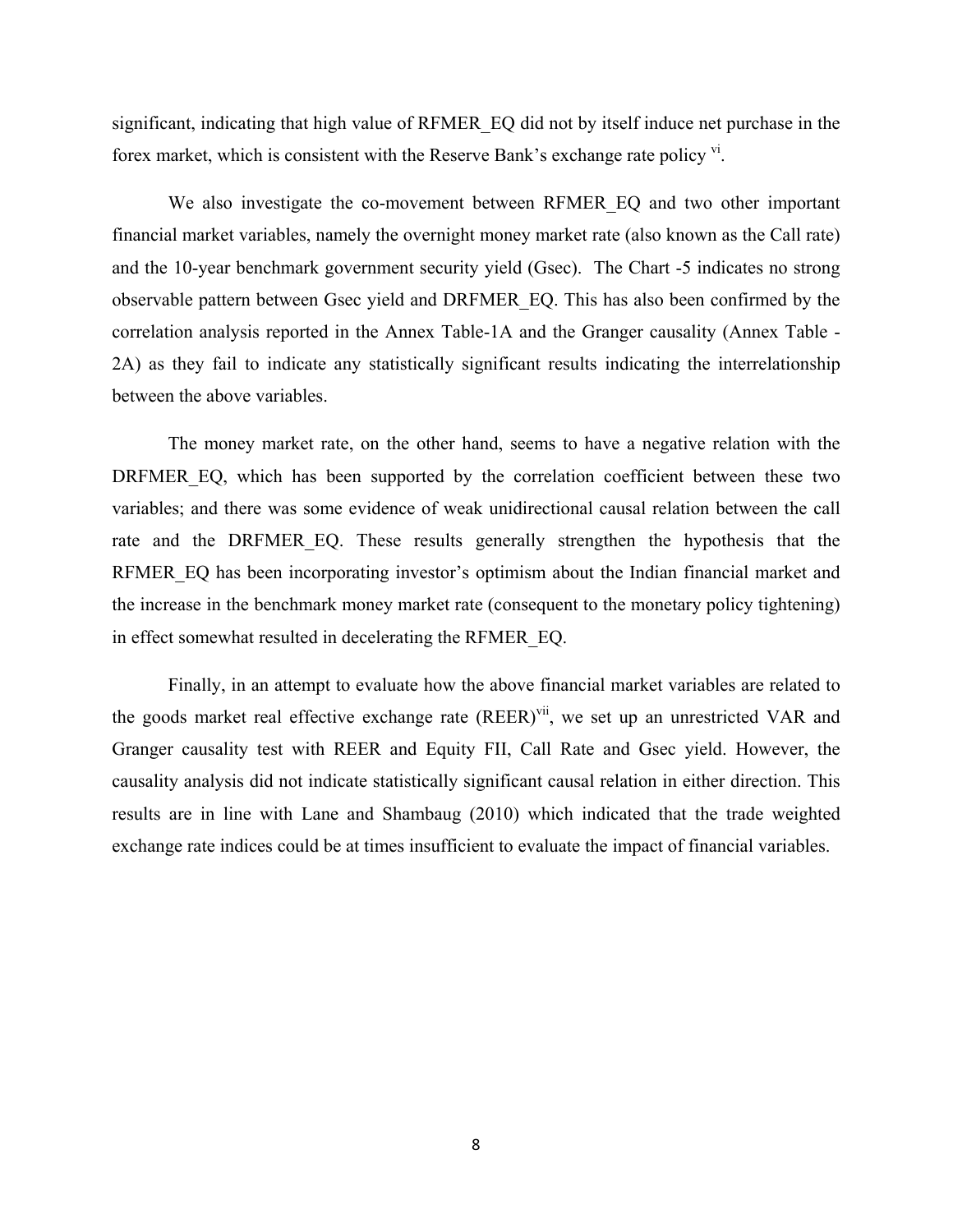# *4.3 Long Run Dynamics of Real Financial Market Exchange Rate (Stock Market) and other financial variables*

The above analysis (section 4.2) in line with Hau & Rey  $(2006)$  and Himonen  $(2009)$ concentrated on the differenced variables and therefore does not shade light on the long term equilibrium relationship between the variables under consideration. In this section we therefore consider the long term relationship between stock equity FII and the RFMER\_Eq. The Bundesbank (2011) estimation results indicate that the countries with negative external position tend to have fairly high RFMER\_EQ. In the Indian context, as evident from the Table-3A annex, India's external liability (Milesi-Ferretti (2007)) has grown by several folds along with secular increase in the RFMER\_EQ over the past decade.

Given the data (Table-3A) are of yearly frequency, and non-availability of monthly data on outstanding portfolio equity assets (and liability), statistical (cointegration) analysis for evaluating the long term relationship using yearly data was not feasible for the (10 year) period under consideration. To overcome this problem, we combined the outstanding Portfolio Equity liability data for the year-end 1999 (December 1999) from Milesi-Ferretti (2007) with the net FII inflow data (converted to USD Million using monthly average Dollar-Rupee exchange rate), reported in Securities and Exchange Board of India (SEBI) web-site, to derive the monthly outstanding equity FII investment series for India<sup>viii</sup>.

To analyze the long term relation between the RFMER\_EQ and outstanding net equity position (PEFII), in line with standard practice in time-series econometrics, we calculated Augmented Dickey-Fuller (ADF) test statistics. The test statistics reported in the Annex Table-4A indicate that both variables were *non-stationary* in their levels (and in logarithms) and were differenced *stationary*. Having established that both the variables were *I(1)* in their levels, we found that the trace test and maximum eigenvalue test under different assumptions indicate existence of at least one Cointegration relation (Johansen test Annex Table 4B). Furthermore, we got the optimal lag structure for the Cointegraiton analysis using unrestricted vector autoregressive model (VAR), and by comparing different test criteria (i.e. LR, AIC, SBC and HQ); both AIC and SBC criteria indicated that data support a one-lag structure (Annex Table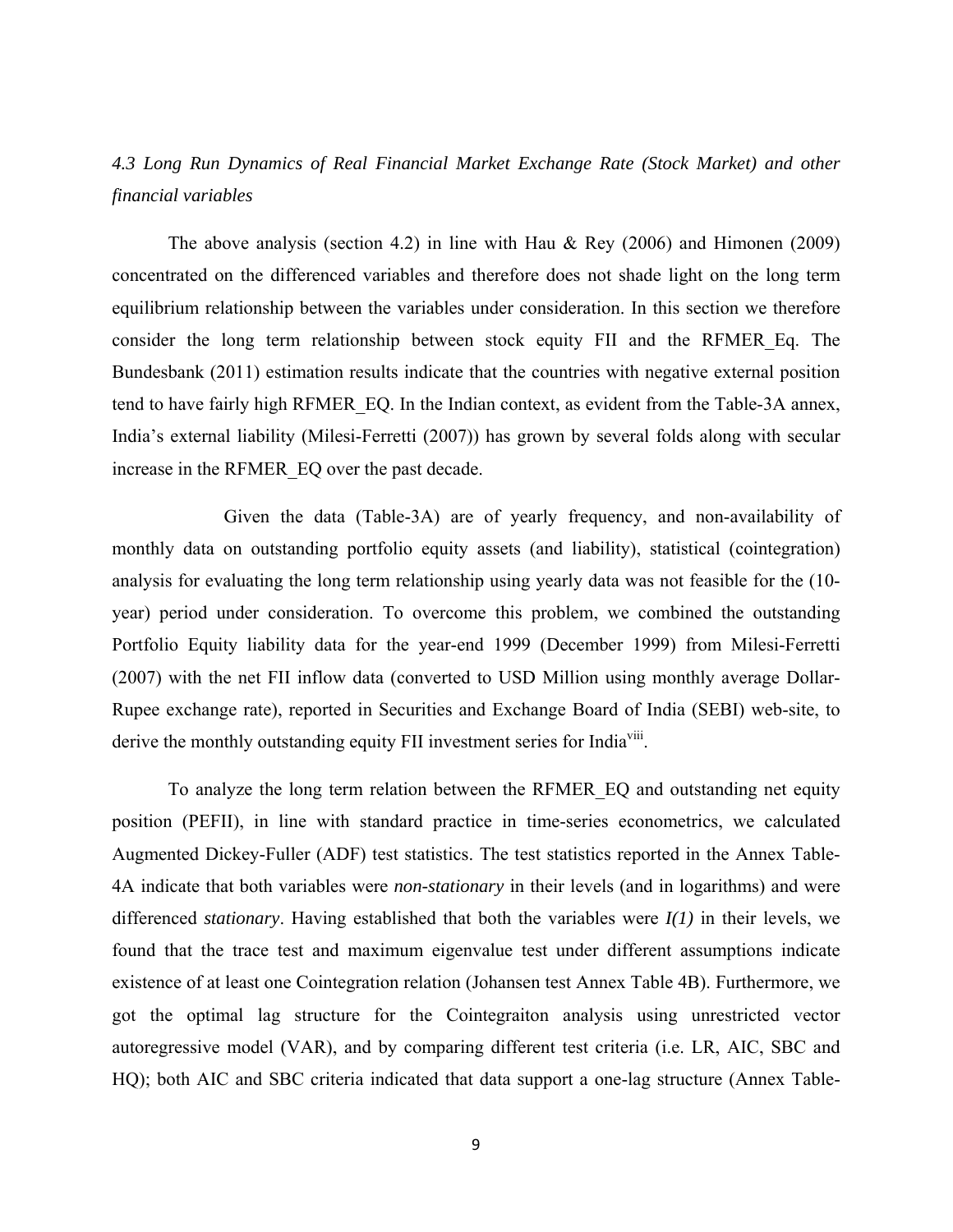4C). We then estimate a Vector Error Correction Model (VECM) with one-lag after controlling for the movement in other exogenous variables.

The four exogenous variables include the (a) Call (overnight money market interest rate representing the monetary policy stance) (b) the Gsec rate indicating the fiscal situation and the inflationary expectations underlying the Indian economy(c) the net purchase by the Central Bank (the RBI) in the forex market (NETPURCHASE) and (d) an exogenous *Crisis* dummy. The results of the VECM estimate are reported in Table-2. It (Table-2) indicates that (a) the coefficients of the log variables (RFMER\_EQ and PEFII) have the right sign and they are significant in the Cointegration equation, indicating that the real financial market exchange rate appreciates with the increase in the capital flows; (b) the negative sign of *CointEq1* and its significance indicate that D(lnPEFII) adjust by around 3 per cent every month to restore the system equilibrium in case of any short term departure from its long run equilibrium value.

Among the exogenous variables considered, the Crisis dummy has an expected significant negative sign, indicating the decline in financial market activities during the crisis. The coefficient of 'netpurchase' has a positive sign, which was significant at conventional level. The coefficient of one period and two period lagged 'netpurchase' is negative and significant (and the sum of these lagged 'netpurchase' coefficients added approximately to the positive contemporary coefficient) indicating that the intervention policy was not guided by a fixed or pre-announced target or band. The Call rate coefficient has a negative sign, indicating the decelerating impact of tight monetary policy on the RFMER, but it was at best weakly significant at the conventional level. The G-sec yield coefficient was not statistically significant.

As a robustness check, we did the same cointegration analysis with the two key variables RFMER and PEFII in levels (rather than in their logarithms) and with changed lag-structure as indicated by the AIC and SBC criterion. The exogenous rate variables (i.e. the Call and the Gsec yields) and Netpurchase were included in their level in the error correction equation. The sign and significance of the coefficients of the cointegration equation and the error correction equation were found to be in line with those reported in Table-2, which underlines the robustness of the results.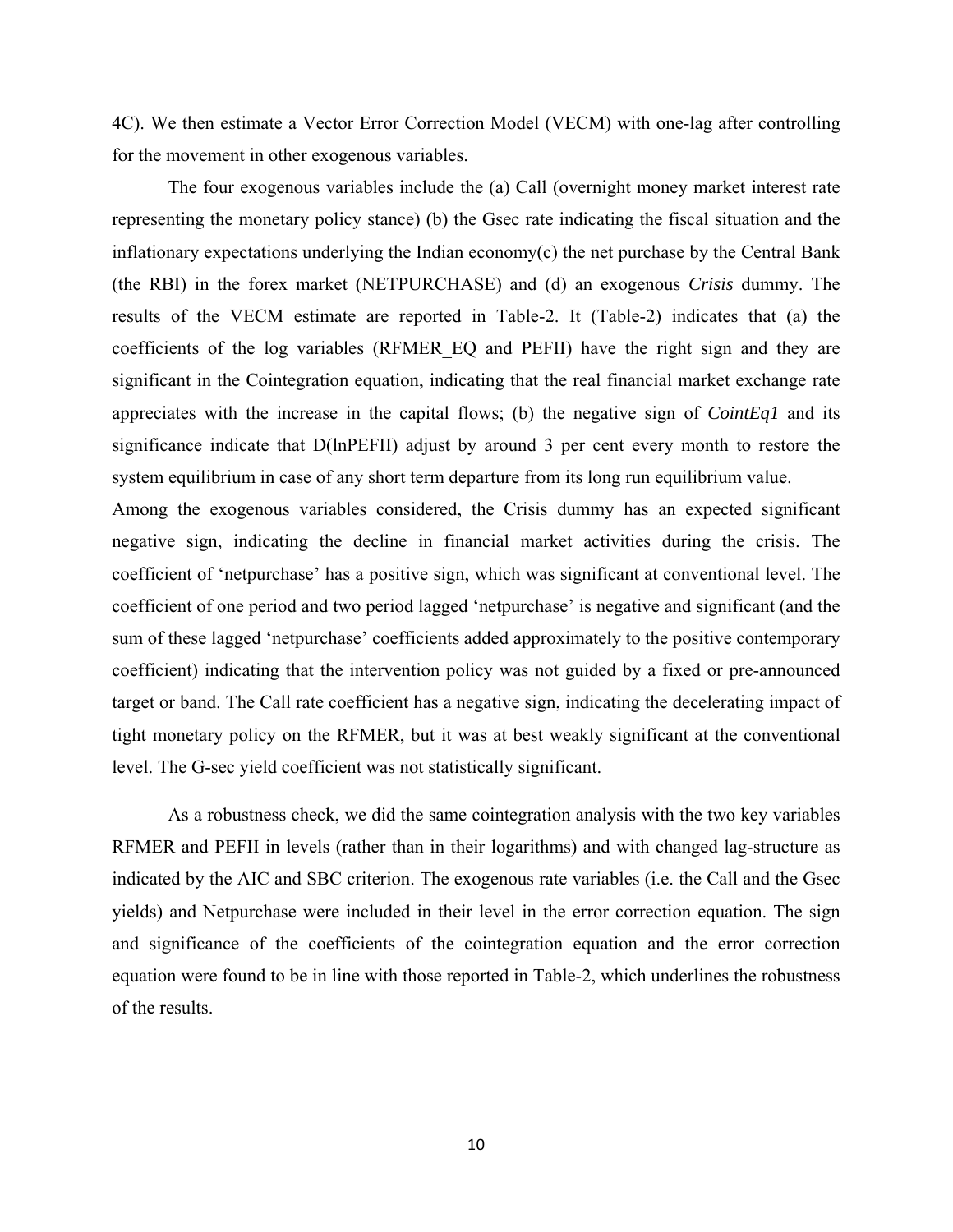|  | <b>Table 2: Cointegration Analysis</b> |  |
|--|----------------------------------------|--|
|--|----------------------------------------|--|

| <b>Cointegrating Eq:</b> | <b>CointEq1</b>     |              |
|--------------------------|---------------------|--------------|
|                          |                     |              |
| $LNPEFII(-1)$            | $\mathbf{1}$        |              |
| LNRFMER(-1)              | $-1.61$             |              |
|                          | $[-24.45]$          |              |
| $\overline{C}$           | $-3.36$             |              |
|                          |                     |              |
| <b>Error Correction:</b> | D(LNPEFII)          | D(LNRFMER)   |
| CointEq1                 | $-0.03$             | 0.12         |
|                          | $[-2.06]$           | 4.13]        |
| $D(LNPEFII(-1))$         | 0.04                | 0.24         |
|                          | $\left[0.47\right]$ | 1.28]        |
| $D(LNRFMER(-1))$         | $-0.04$             | 0.15         |
|                          | $[-0.96]$           | 1.78]        |
| $\mathcal{C}$            | 0.04                | 0.03         |
|                          | 3.66                | 1.24]        |
|                          |                     |              |
| CALL                     | $-0.0020$           | $-0.0025$    |
|                          | $[-1.59]$           | $[-0.91]$    |
| <b>YIELD</b><br>G        | $-0.0016$           | $-0.0011$    |
|                          | $[-0.88]$           | $[-0.27]$    |
| NETPURCHASE              | 0.0000027           | 0.0000050    |
|                          | [4.45]              | [3.86]       |
| NETPURCHASE(-1)          | $-0.0000012$        | $-0.0000042$ |
|                          | $[-1.79]$           | $[-2.82]$    |
| NETPURCHASE(-2)          | $-0.0000010$        | $-0.0000019$ |
|                          | $[-1.58]$           | $[-1.40]$    |
| <b>CRISIS</b>            | $-0.020$            | $-0.034$     |
|                          | $[-2.84]$           | $[-2.20]$    |
|                          |                     |              |
| R-squared                | 0.34                | 0.32         |
| Adj. R-squared           | 0.29                | 0.27         |

Note: t-statistics reported in the ().Variables LnRFMER\_EQ-log of real financial markets exchange rate for equity market; LnPEFII-log of outstanding portfolio FII equity flows. *crisis dummy,* takes value one for the period 2007:12-2008:12, otherwise zero; CALL is the overnight money market rate; G\_yield is the 10-year benchmark Government security yield. Netpurchase: Net USD purchase by the Reserve Bank.

Finally, since some of the countries (namely Luxumbourg, Mauritius and Singapore) that have high weight in the RFMER index calculation (chart -2) could represent offshore capital flows from other countries and regulatory arbitrage; we replace these countries stock indices by MSCI-world index (after making appropriate adjustment to the exchange rate) to calculate the revised-RFMER. The revised index indicated the same trend as in RFMER and the cointegration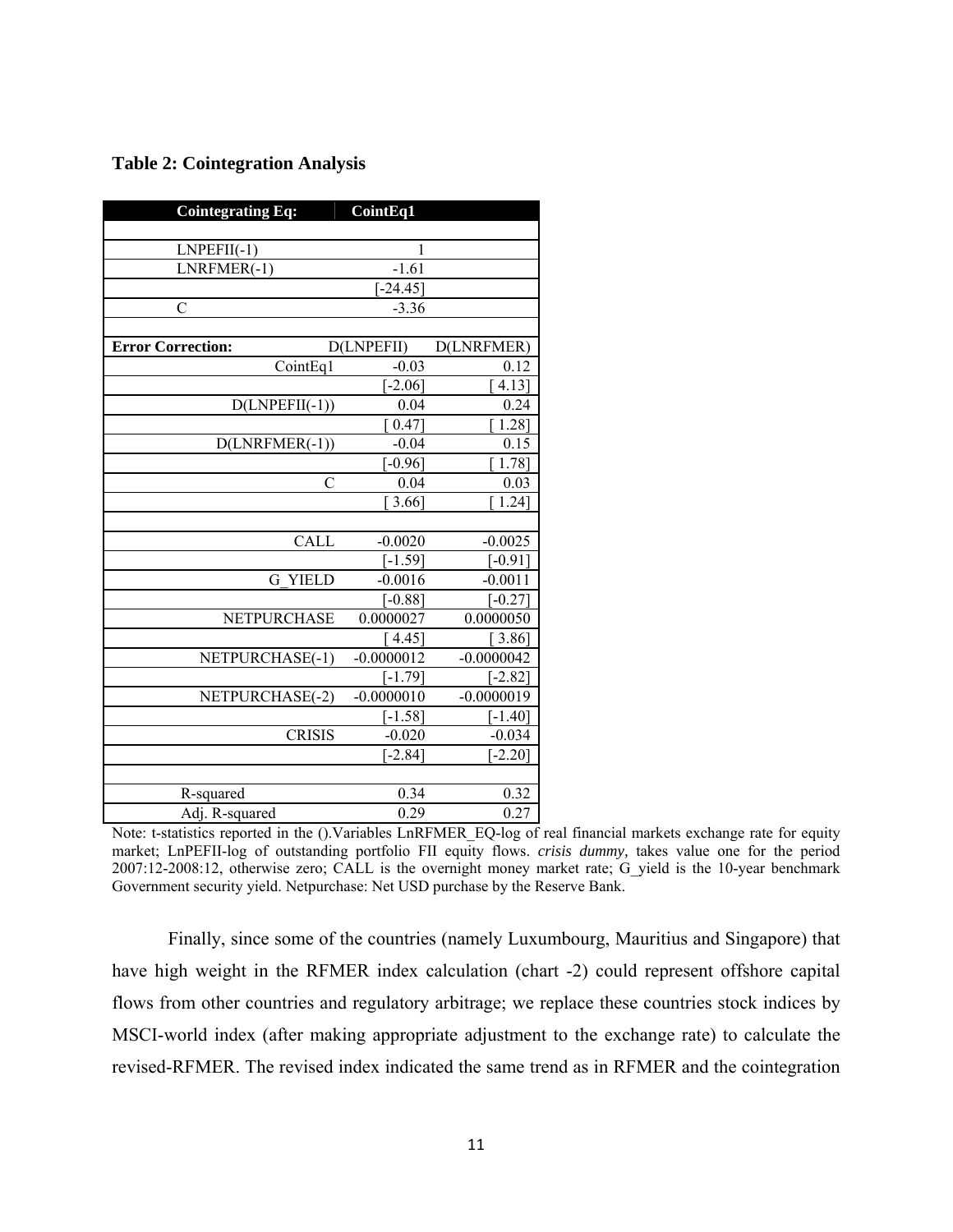analysis supported the finding of Table-2, emphasizing the robustness of the index calculation and the long term cointegration results.

To sum up, this section evaluates the long run relation between the Real Financial (Stock) market exchange rate and outstanding portfolio FII using cointegration analysis. These results, in line with Deutsche-Bundesbank (2011) study, indicate the existence of a long run relation between the above two variables. The cointegraton equation's coefficients indicate that rise in outstanding foreign portfolio investment in equity is accompanied by (a) an appreciation of domestic currency and /or (b) a rise in the asset prices as compared to other countries. For India, given that the goods market REER was much more stable as compared to its financial markets counterpart, it appears that the relative stock price appreciation was the major factor causing the equity capital inflows. The error correction term was negative and significant indicating the Net FII inflow to adjust in case of short term disequilibrium. However, as in the case of Deutsche-Bundesbank (2011), the error correction term indicated a slow adjustment process, which underlines the simultaneous role of good market real effective exchange rate in the correction process. The causality test and the sign and significance of the exogenous variables in the short term error correction equation broadly support the observations in section 4.2 based on the published net FII inflow data and underlines the robustness of these empirical results.

#### *4.4 Real Financial Market Exchange Rate (Debt Market) and other Financial Variables*

At this stage, is it perhaps a bit too premature to calculate and analyse the Real Financial Markets Exchange Rate for Bonds (RFMER\_BD) market. It is evident from Table -1 that the main source of capital flows in India was through the equity route. On the data front, bond performance indices are difficult to construct as compared to the stock indices, and therefore more conspicuous. For instance, out of the 25 shortlisted countries that were considered for the stock markets RFMER, we could get active bond performance index for 20 countries<sup>ix</sup>. The investment from India to rest of the world was in general small and it was even more so for the bond market. For instance, in 2005, among the 20 shortlisted countries USA was the sole country to report positive total portfolio bond investment from India. However, for the completeness of the analysis we calculate the RFMER\_BD using the methodology described in Section 4.1and the computed series is plotted in the Chart-6. It indicates that the RFMER\_BD was less volatile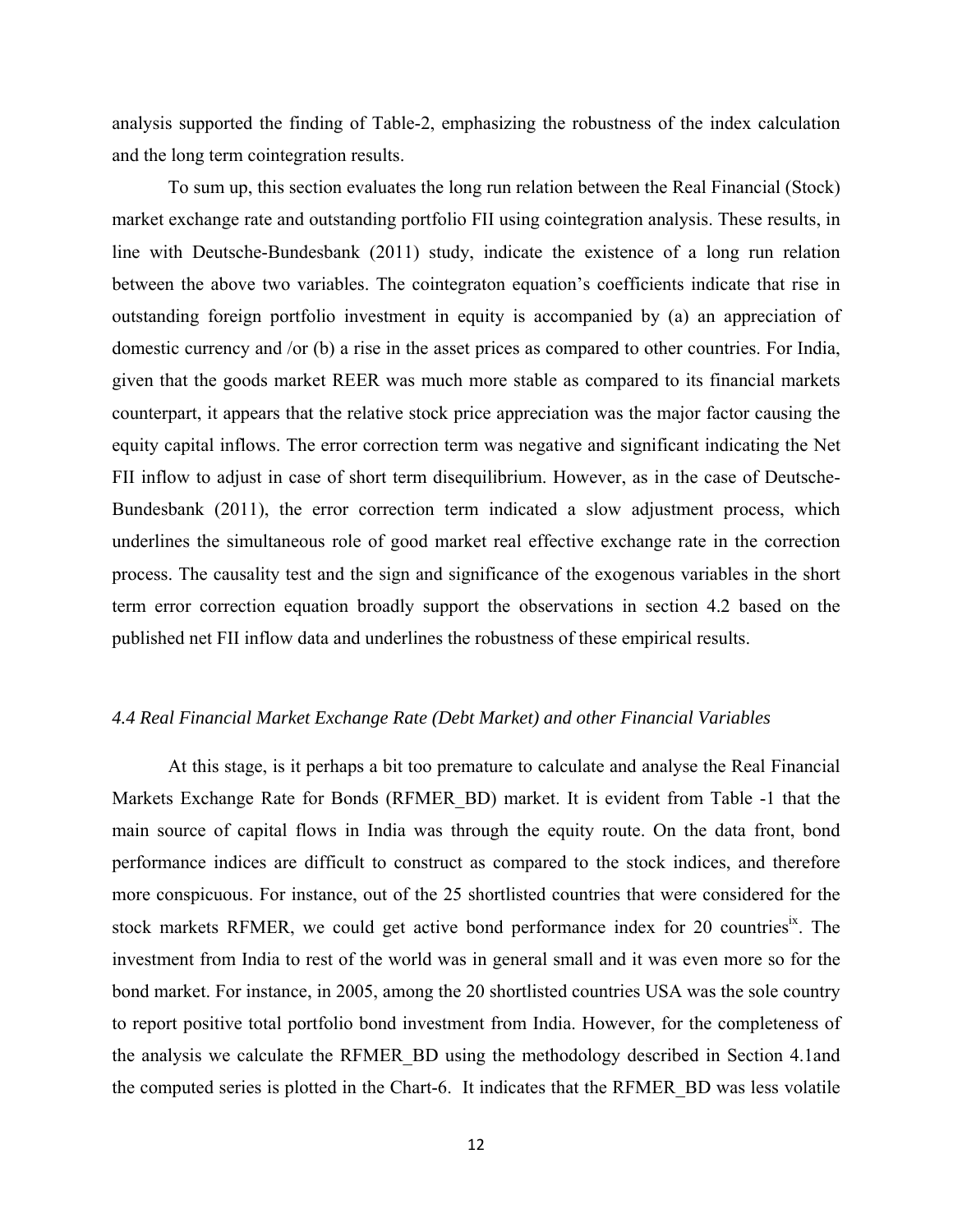as compared with its equity counterpart. Except the early phases (2000:01-2003:03) and the post crisis period the RFMER\_BD was almost aligned to the goods market REER. These observations for Indian bond market were in line with the Germany, as reported in Deutsche Bundesbank (April 2011). The correlation analysis Annex Table-1B indicates that the differenced real financial market exchange rate for the debt market (DRFER\_BD) was only significantly positively correlated with the Debt market FII flows. The Granger causality analysis Annex Table-2B indicated unidirectional causal relation from DRFMER\_BD to Debt FII flows. It also indicated that benchmark Gsec-yield Granger cause DRFMER\_BD. Finally, the causality analysis indicated that the 'Net-purchase' variable Granger cause DRFMER\_BD.

To sum up, these results indicated a dominant role of equity-segment portfolio flows among the other financial market segments in India. Though there were different phases in real effective financial exchange rate for stock market (RFMER \_EQ) movements, the index generally indicated an upward trend incorporating the emerging nature of the Indian financial markets and investors' optimism. The cointegration relation between RFMER \_EQ and the net outstanding equity FII indicated existence of a long run equilibrium relation; and the short term adjustment process is represented by the negative and significant error correction term. Several important financial markets variables (e.g. equity-FII, net forex purchase, money market rate) were found to be correlated and found to have significant causal relation with the real financial market exchange rate.

#### 5**. Conclusion**

There have so far been a large number of studies that analyzed the inter-relation between macro/financial variables and nominal or real effective exchange rates. While the underlying assumption of REER was that the trade flows would dominate the cross boarder international activities, over time financial capital flows far superseded the trade flows in general and in particular in the Emerging Market Economies. The changed environment raised questions on the use of REER and suggested the use of financial prices adjusted and financial-variable weighted Real Financial Markets Exchange Rate. Our study is an attempt in this direction, which calculates the Real Financial Market Exchange rate for an emerging economy, India, and analyze its interrelations with other financial variables.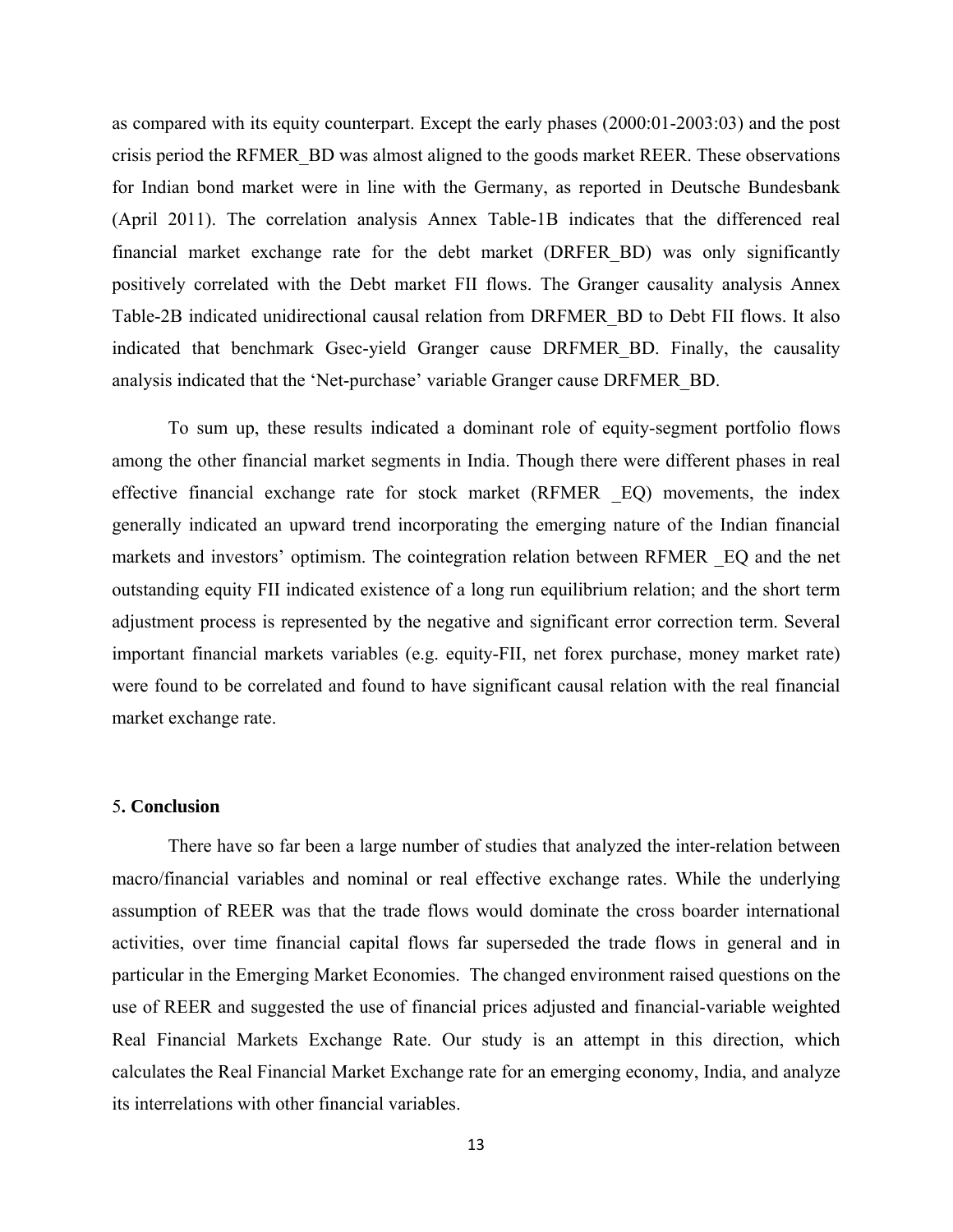The results indicate that the capital flows in the Indian financial markets were mainly directed towards the equity segment (as compared with the debt segment) and therefore the equity price weighted real exchange rate (RFMER\_EQ) primarily represented the Real Financial Markets Exchange Rate. Though there were different phases, the index generally indicated an upward trend incorporating the emerging nature of the Indian market, high growth potential, financial markets' resilience, demographic dividends and consequent investors' optimism. The cointegration relation between RFMER \_EQ and the net outstanding equity FII indicated a long run equilibrium relation; and a statistically significant negative error correction coefficient indicated that short term deviation reverts back to the long term equilibrium path. These findings indicate that an increase in outstanding foreign capital inflow is accompanied by an appreciation of domestic currency and /or a rise in domestic asset prices as compared to the asset prices in selected set of countries. The empirical results indicated that the changes in the RFMER\_EQ are positively and significantly correlated to the net equity FII inflows and the former caused the latter during the period under consideration. The overnight money market (Call) rate, on the other hand, had a negative and significant correlation coefficient, and the Call rate caused the change in RFMER. These findings indicate that a tight monetary policy has a depreciating impact on the real financial markets exchange rate, which could be because of the fact that inflation (which generally triggers the monetary tightening) and possibility of decelerated output growth reduces the financial asset prices in India as compared to its foreign counterparts. Finally, our study also found evidences of unidirectional causal relationship from net dollar purchase to changes in RFMER\_EQ; however, the reverse causality was not found to be statistically significant at the conventional levels.

 Our analyses generally indicate that the capital flows in the bond market remained minimal so far, resulting in the Real Financial Market Exchange Rate for bond market having limited explanatory power. On the policy front, this calls for accelerated development of debt market infrastructure. The Reserve Bank has already made long strides in this direction and is actively pursuing policy measures to further develop bond market and strengthen activities in the domestic corporate bond market. It is therefore likely that the debt market will also play an active role attracting substantial capitals flows and enriching the information content of real bond market effective exchange rate.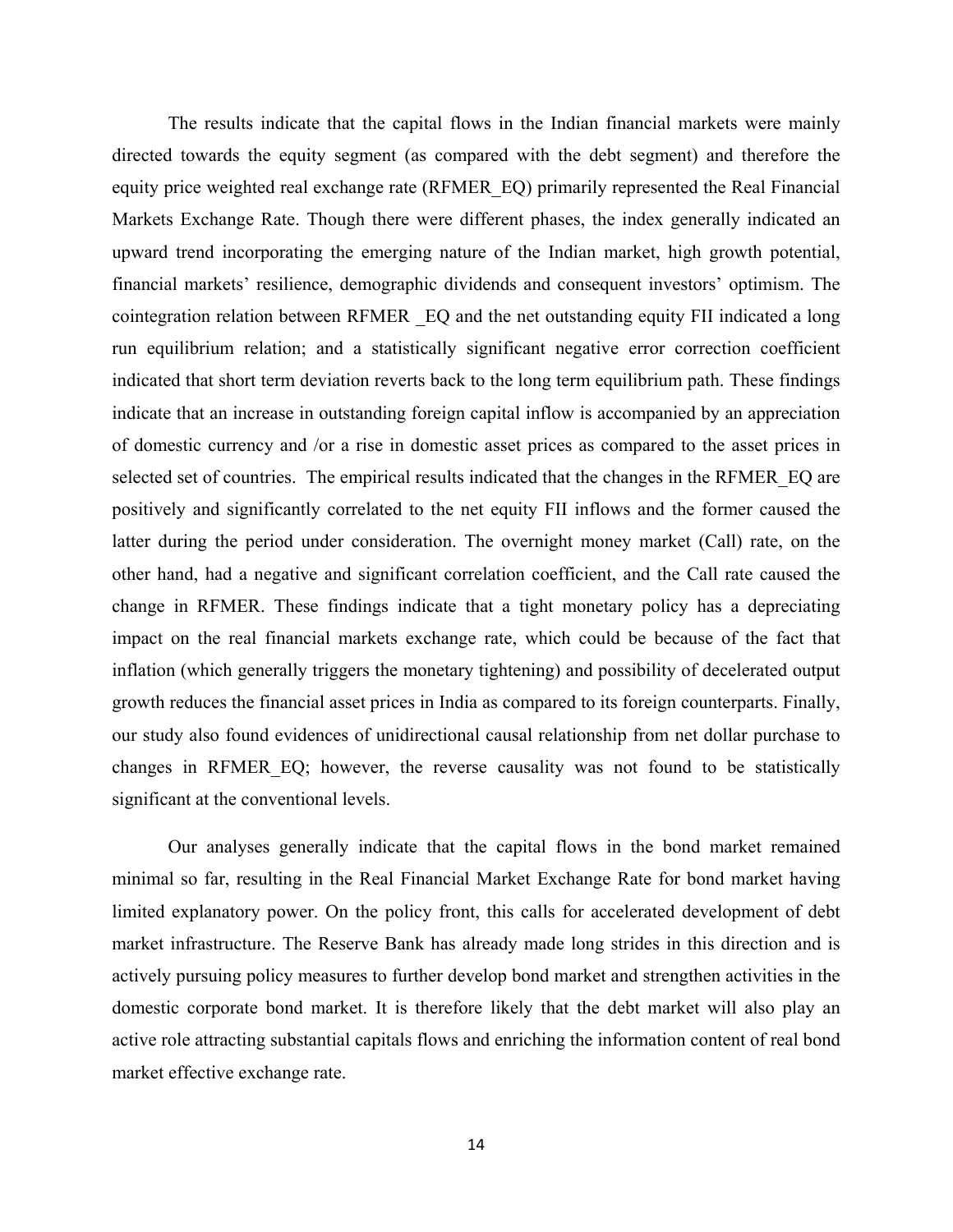In this study, we have attempted to highlight the importance of the real financial market exchange rate as a policy variable for an emerging market in face of large and volatile capital flows. With increasing global financial market integration, we expect the real financial market exchange rate to share the centre stage with the trade weighted exchange rate. The former is likely to provide useful information about investors' optimism, relative valuation of the asset prices and an indication of speculative and/or destabilizing forces operating through asset prices. In all, the real financial market exchange rate is likely to complement its goods market counterpart in making crucial policy decisions relating to monetary policy, capital flows, financial asset prices and exchange rate.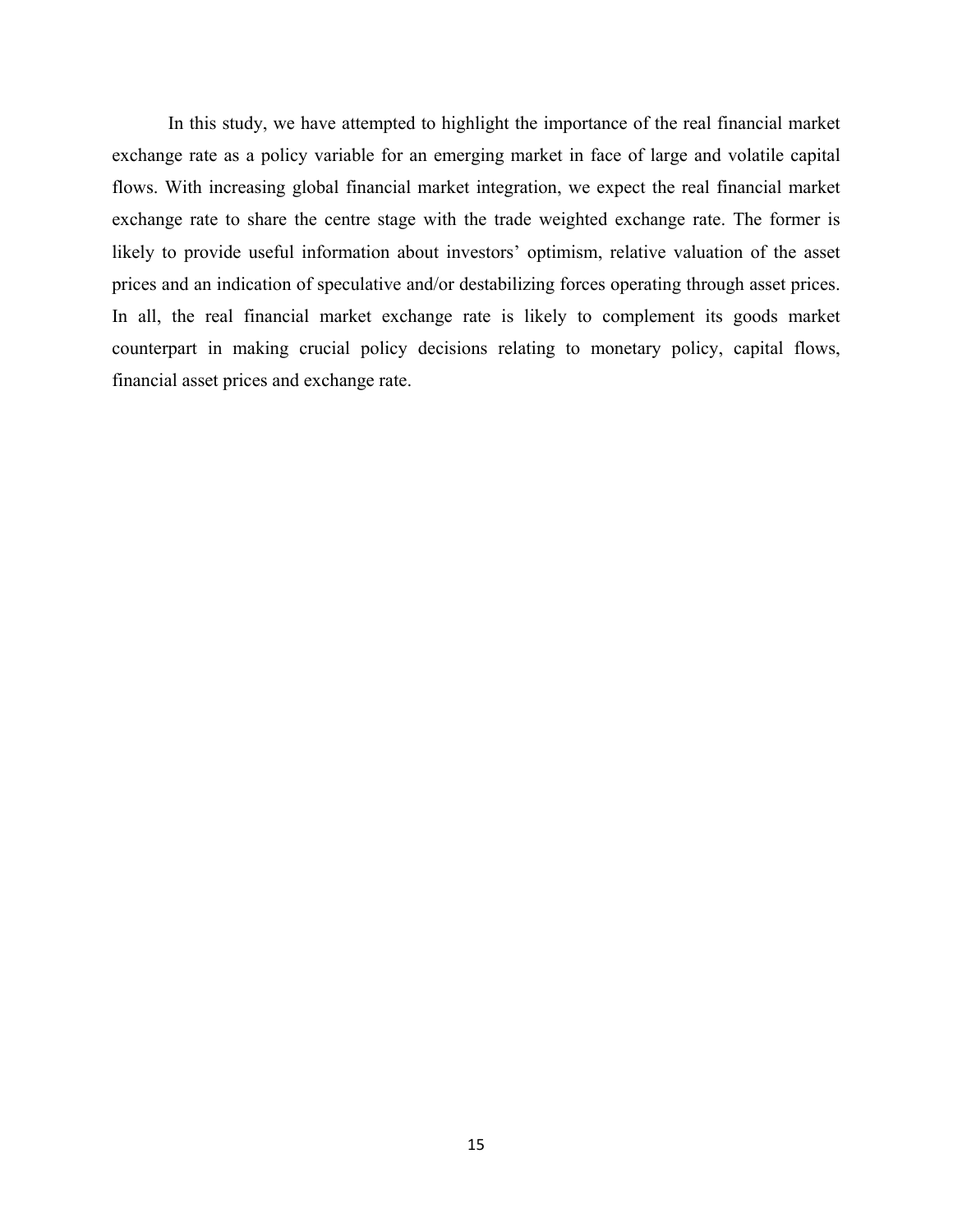

**Chart 1: Foreign Investment in and from India** 

*Data: CPIS, IMF (USD Million)*





**Chart 3: Real Effective Exchange Rate for Goods Market & Stock Market**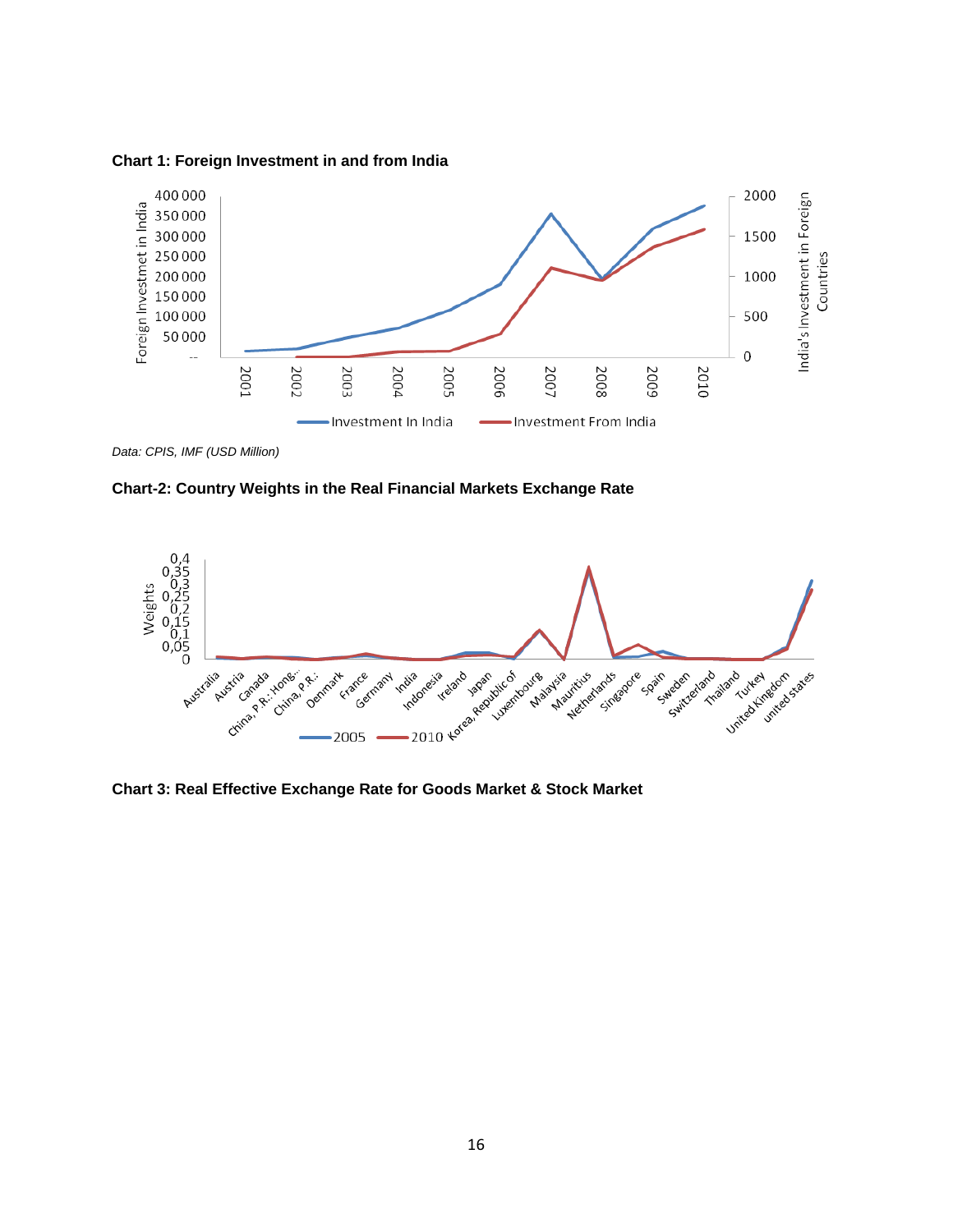

**Chart-4: Forex Intervention and Real Financial Markets Exchange Rate**



RFMER-Real Financial Market Exchange Rate for Stock Market

**Chart -5: Real Financial Market Exchange Rate, Call and Gsec Yield Movement**



G\_yield-Yield on 10-year benchmark Government Security; Call-Overnight Money Market Rate; RFMER-Real Financial Market Exchange Rate for Stock Market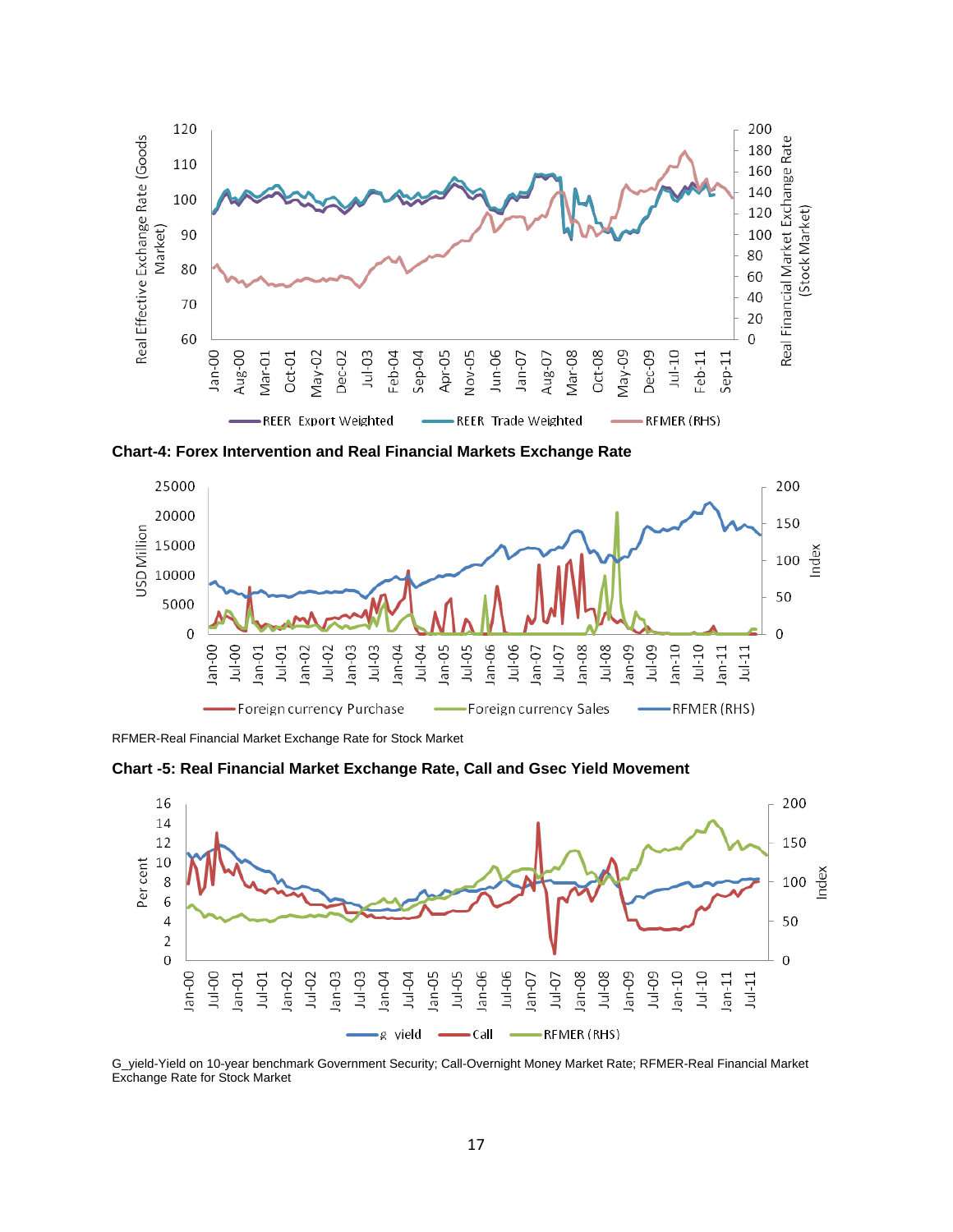

#### **Chart-6: Real Financial Markets Exchange Rate, Bond Market**

RFMER\_Eq-Real Financial Market Exchange Rate for Stock Market; RFMER\_BD-Real Financial Market Exchange Rate for Stock Market; REER-Real Effective Exchange Rate (Goods Market) **References:** 

Béreau, S.; López Villavicencio, A., and Mignon, V. (2008), Nonlinear Adjustment of the Real Exchange Rate Towards its Equilibrium Value: A Panel Smooth Transition Error Correction Modelling, CEPII Working Paper No. 2008/23;

Chayawadee Chai-Anant and Corrinne Ho (2008), "Understanding Asian equity flows, market returns and exchange rates", BIS Working Papers, No 245;

Deutsche Bundesbank (2011) "Effective exchange rates from financial market data", Monthly Report April 2011;

Bekaert, Geert & Harvey, Campbell R. & Lundblad, Christian, 2001. "Emerging equity markets and economic development," Journal of Development Economics, 66(2), 465-504;

Harald Hau & Hélène Rey (2004), "Can Portfolio Rebalancing Explain the Dynamics of Equity Returns, Equity Flows, and Exchange Rates?," American Economic Review, 94(2), 126-133;

Hau, H. And Rey, H. (2006), 2006, Exchange Rates, Equity Prices, and Capital Flows, Review of Financial Studies 19, 273 – 317;

Heimonen K. (2009), The euro-dollar exchange rate and equity flows, Review of Financial Economics 18, S. 202– 209;

Jacob Gyntelberg, Mico Loretan, Tientip Subhanij, Eric Chan (2009) International portfolio rebalancing and exchange rate fluctuations in Thailand BIS Working Papers, No 287;

Khan.H.R. (2012), "Towards Vibrant Debt Markets", Reserve Bank of India Bulletin, Forthcoming;

Philip R. Lane and Gian Maria Milesi-Ferretti (2007), "The external wealth of nations mark II: Revised and extended estimates of foreign assets and liabilities, 1970–2004", Journal of International Economics 73, November, 223-250;

Lane, Philip R., and Jay C. Shambaugh. 2010. "Financial Exchange Rates and International Currency Exposures." American Economic Review, 100(1): 518–40;

Mohanty. D (2012) "Global Capital Flows and the Indian Economy: Opportunities and Challenges", Reserve Bank of India Bulletin, Forthcoming;

Portes, Richard and Rey, Helene, (2005) "The determinants of cross-border equity flows," Journal of International Economics, 65(2), 269-296;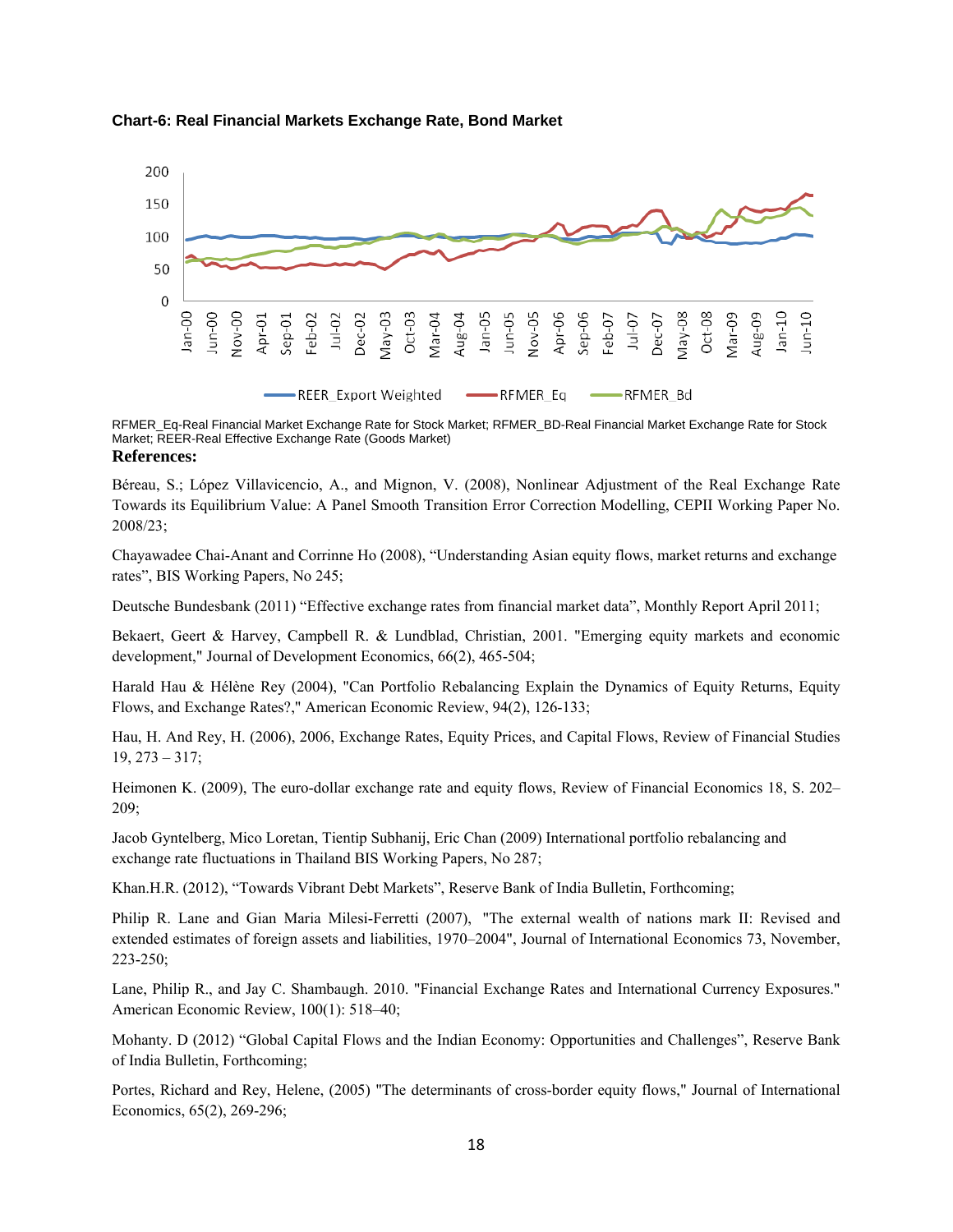Reitz, S., J. Rülke and M. Taylor (2011), On the Nonlinear Influence of Reserve Bank of Australia Interventions on Exchange Rates, *The Economic Record* 87, 465 – 479;

Reserve Bank of India (2010), Report on Currency and Finance 2008-09 (RCF), Annual Research Publication, Reserve Bank of India.

Robin Brooks & Hali Edison & Manmohan S. Kumar & Torsten Sløk, 2004. "Exchange Rates and Capital Flows," European Financial Management, Wiley Blackwell Ltd, vol. 10(3), pages 511-533;

Tille, Cedric. 2003, The Impact of Exchange Rate Movements on U.S. Foreign Debt." Current Issues in Economics and Finance, 9(1);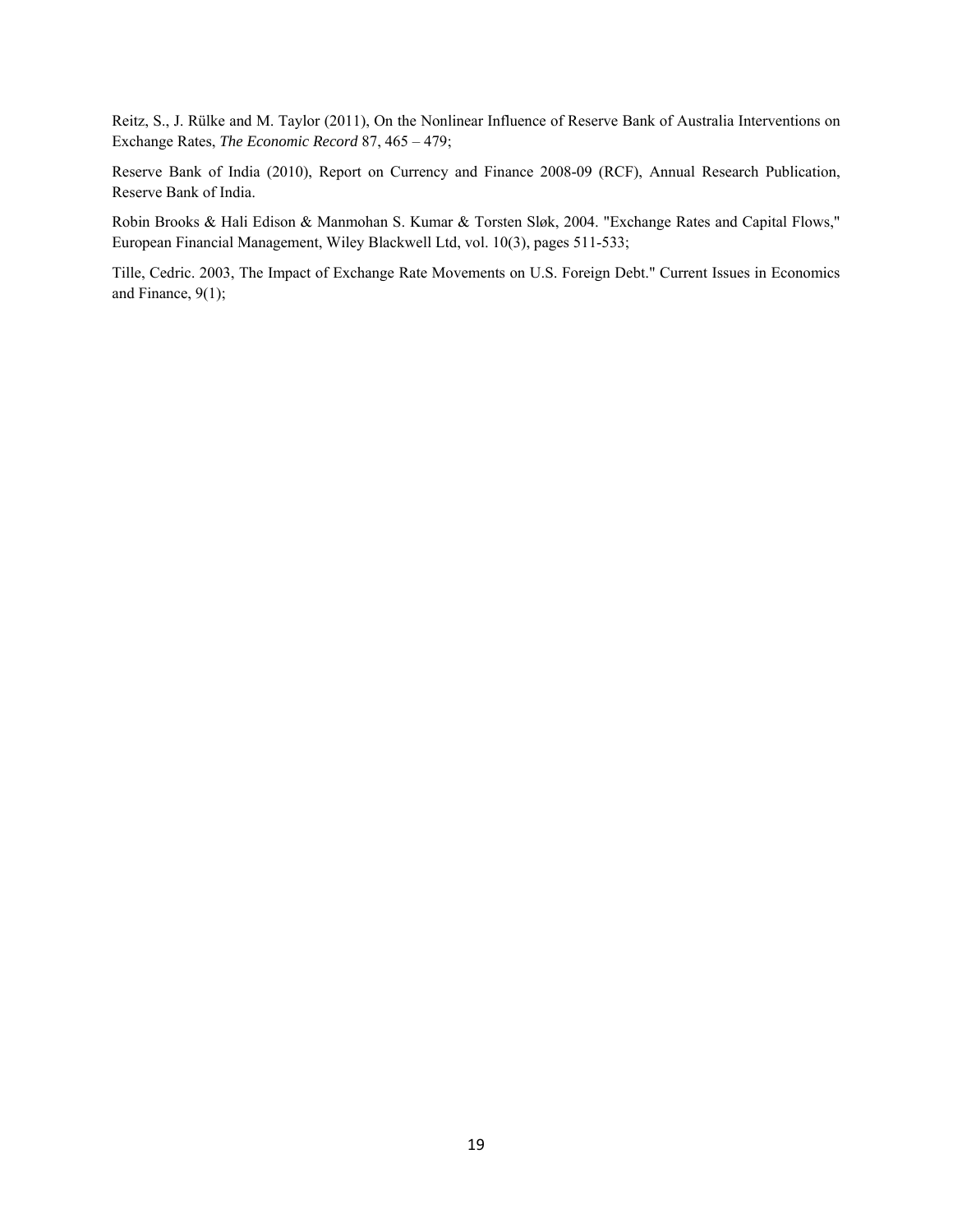| Correlation        |              |                          |              |             |              |             |              |              |              |
|--------------------|--------------|--------------------------|--------------|-------------|--------------|-------------|--------------|--------------|--------------|
| t-Statistic        | DRFMER       | EQUITY_FII               | DEBT_FII     | TOTAL_FII   | NETPURCHASE  | USD_PUR     | USD_SALE     | G_YIELD      | CALL         |
| DRFMER_EQ          | $\mathbf{1}$ |                          |              |             |              |             |              |              |              |
|                    | -----        |                          |              |             |              |             |              |              |              |
|                    |              |                          |              |             |              |             |              |              |              |
| <b>EQUITY_FII</b>  | 0.44         | $\mathbf{1}$             |              |             |              |             |              |              |              |
|                    | 5.76         | $\overline{\phantom{a}}$ |              |             |              |             |              |              |              |
|                    |              |                          |              |             |              |             |              |              |              |
| DEBT_FII           | $-0.02$      | 0.15                     | $\mathbf{1}$ |             |              |             |              |              |              |
|                    | $-0.22$      | 1.79                     | -----        |             |              |             |              |              |              |
|                    |              |                          |              |             |              |             |              |              |              |
| TOTAL_FII          | 0.40         | 0.96                     | 0.43         | $\mathbf 1$ |              |             |              |              |              |
|                    | 5.08         | 39.02                    | 5.61         | -----       |              |             |              |              |              |
|                    |              |                          |              |             |              |             |              |              |              |
| <b>NETPURCHASE</b> | 0.18         | 0.28                     | 0.04         | 0.27        | $\mathbf{1}$ |             |              |              |              |
|                    | 2.20         | 3.47                     | 0.49         | 3.31        |              |             |              |              |              |
|                    |              |                          |              |             |              |             |              |              |              |
| USD_PUR            | 0.12         | 0.09                     | $-0.07$      | 0.06        | 0.74         | $\mathbf 1$ |              |              |              |
|                    | 1.44         | 1.05                     | $-0.86$      | 0.71        | 13.09        | -----       |              |              |              |
|                    |              |                          |              |             |              |             |              |              |              |
| USD_SALE           | $-0.13$      | $-0.31$                  | $-0.15$      | $-0.33$     | $-0.59$      | 0.10        | $\mathbf{1}$ |              |              |
|                    | $-1.51$      | $-3.88$                  | $-1.77$      | $-4.11$     | $-8.61$      | 1.21        | -----        |              |              |
|                    |              |                          |              |             |              |             |              |              |              |
| <b>G_YIELD</b>     | $-0.14$      | $-0.12$                  | 0.04         | $-0.10$     | $-0.14$      | $-0.12$     | 0.06         | $\mathbf{1}$ |              |
|                    | $-1.70$      | $-1.44$                  | 0.42         | $-1.18$     | $-1.62$      | $-1.46$     | 0.65         | -----        |              |
|                    |              |                          |              |             |              |             |              |              |              |
| <b>CALL</b>        | $-0.24$      | $-0.34$                  | $-0.07$      | $-0.33$     | $-0.17$      | 0.01        | 0.26         | 0.67         | $\mathbf{1}$ |
|                    | $-2.92$      | $-4.30$                  | $-0.78$      | $-4.15$     | $-2.00$      | 0.10        | 3.16         | 10.73        | -----        |

## Table 1A: Correlation Analysis (Stock Market)

Variables: *RFMER\_EQ*-real financial markets exchange rate for equity market; *Equity\_FII*- net portfolio FII equity flows, Similarly Debt\_FII and Total\_FII. *crisis dummy,* takes value one for the period 2007:12-2008:12, otherwise zero; *CALL* is the overnight money market rate; *G\_yield* is the 10-year benchmark Government security yield. *Netpurchase*: Net USD purchase by the Reserve Bank; USD\_PUR-purchase of forex by RBI, USE\_SALE: sell of forex by RBI.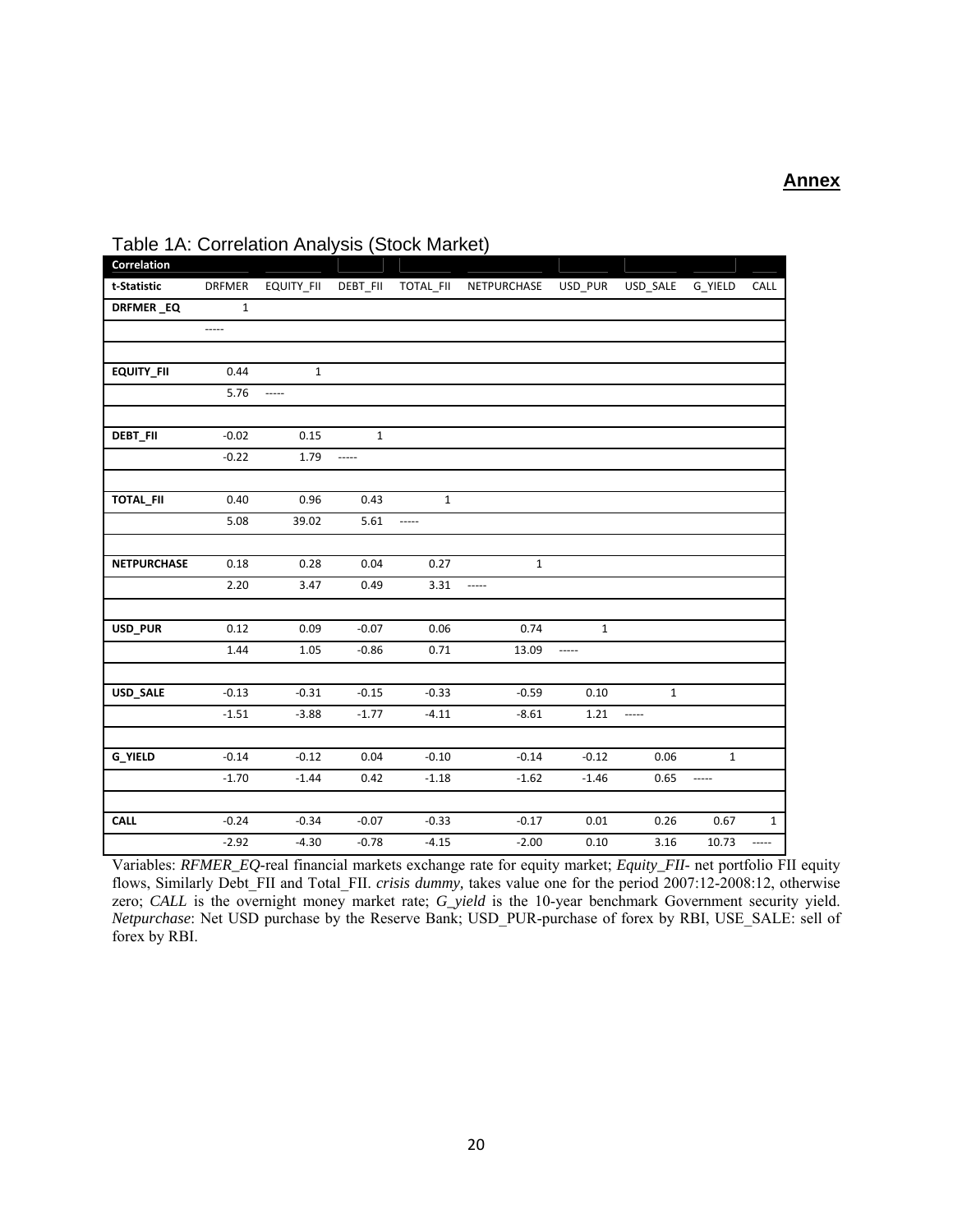| Correlation        |              |                          |              |              |              |              |                          |         |                          |
|--------------------|--------------|--------------------------|--------------|--------------|--------------|--------------|--------------------------|---------|--------------------------|
| t-Statistic        | DRFMER_BD    | EQUITY_FII               | DEBT_FII     | TOTAL_FII    | NETPURCHASE  | USD_PUR      | USD_SALE                 | G_YIELD | CALL                     |
| DRFMER_BD          | $\mathbf{1}$ |                          |              |              |              |              |                          |         |                          |
|                    | -----        |                          |              |              |              |              |                          |         |                          |
|                    |              |                          |              |              |              |              |                          |         |                          |
| <b>EQUITY_FII</b>  | 0.03         | $\mathbf{1}$             |              |              |              |              |                          |         |                          |
|                    | 0.38         | $\overline{\phantom{a}}$ |              |              |              |              |                          |         |                          |
|                    |              |                          |              |              |              |              |                          |         |                          |
| <b>DEBT_FII</b>    | 0.26         | 0.24                     | $\mathbf{1}$ |              |              |              |                          |         |                          |
|                    | 2.98         | 2.78                     | -----        |              |              |              |                          |         |                          |
|                    |              |                          |              |              |              |              |                          |         |                          |
| TOTAL_FII          | 0.10         | 0.96                     | 0.50         | $\mathbf{1}$ |              |              |                          |         |                          |
|                    | 1.16         | 38.83                    | 6.49         |              |              |              |                          |         |                          |
|                    |              |                          |              |              |              |              |                          |         |                          |
| <b>NETPURCHASE</b> | 0.11         | 0.34                     | 0.07         | 0.32         | $\mathbf{1}$ |              |                          |         |                          |
|                    | 1.26         | 4.05                     | 0.76         | 3.81         | $\cdots$     |              |                          |         |                          |
|                    |              |                          |              |              |              |              |                          |         |                          |
| USD_PUR            | 0.15         | 0.13                     | $-0.03$      | 0.11         | 0.75         | $\mathbf{1}$ |                          |         |                          |
|                    | 1.71         | 1.51                     | $-0.36$      | 1.24         | 12.57        | $\sim$       |                          |         |                          |
|                    |              |                          |              |              |              |              |                          |         |                          |
| USD_SALE           | 0.01         | $-0.35$                  | $-0.14$      | $-0.35$      | $-0.62$      | 0.07         | $\mathbf{1}$             |         |                          |
|                    | 0.12         | $-4.20$                  | $-1.57$      | $-4.23$      | $-8.78$      | 0.73         | $\overline{\phantom{a}}$ |         |                          |
|                    |              |                          |              |              |              |              |                          |         |                          |
| <b>G_YIELD</b>     | $-0.01$      | $-0.14$                  | 0.02         | $-0.12$      | $-0.13$      | $-0.10$      | 0.07                     | $1\,$   |                          |
|                    | $-0.07$      | $-1.58$                  | 0.21         | $-1.35$      | $-1.45$      | $-1.17$      | 0.79                     | -----   |                          |
|                    |              |                          |              |              |              |              |                          |         |                          |
| <b>CALL</b>        | 0.06         | $-0.39$                  | $-0.09$      | $-0.37$      | $-0.16$      | 0.04         | 0.28                     | 0.67    | $\mathbf{1}$             |
|                    | 0.71         | $-4.79$                  | $-0.96$      | $-4.53$      | $-1.77$      | 0.48         | 3.33                     | 10.16   | $\overline{\phantom{a}}$ |

Table 1B: Correlation Analysis (Bond Market)

Variables: *RFMER\_EQ*-real financial markets exchange rate for equity market; *Equity\_FII*- net portfolio FII equity flows, Similarly Debt FII and Total FII. *crisis dummy*, takes value one for the period 2007:12-2008:12, otherwise zero; *CALL* is the overnight money market rate; *G\_yield* is the 10-year benchmark Government security yield. *Netpurchase*: Net USD purchase by the Reserve Bank; USD\_PUR-purchase of forex by RBI, USE\_SALE: sell of forex by RBI.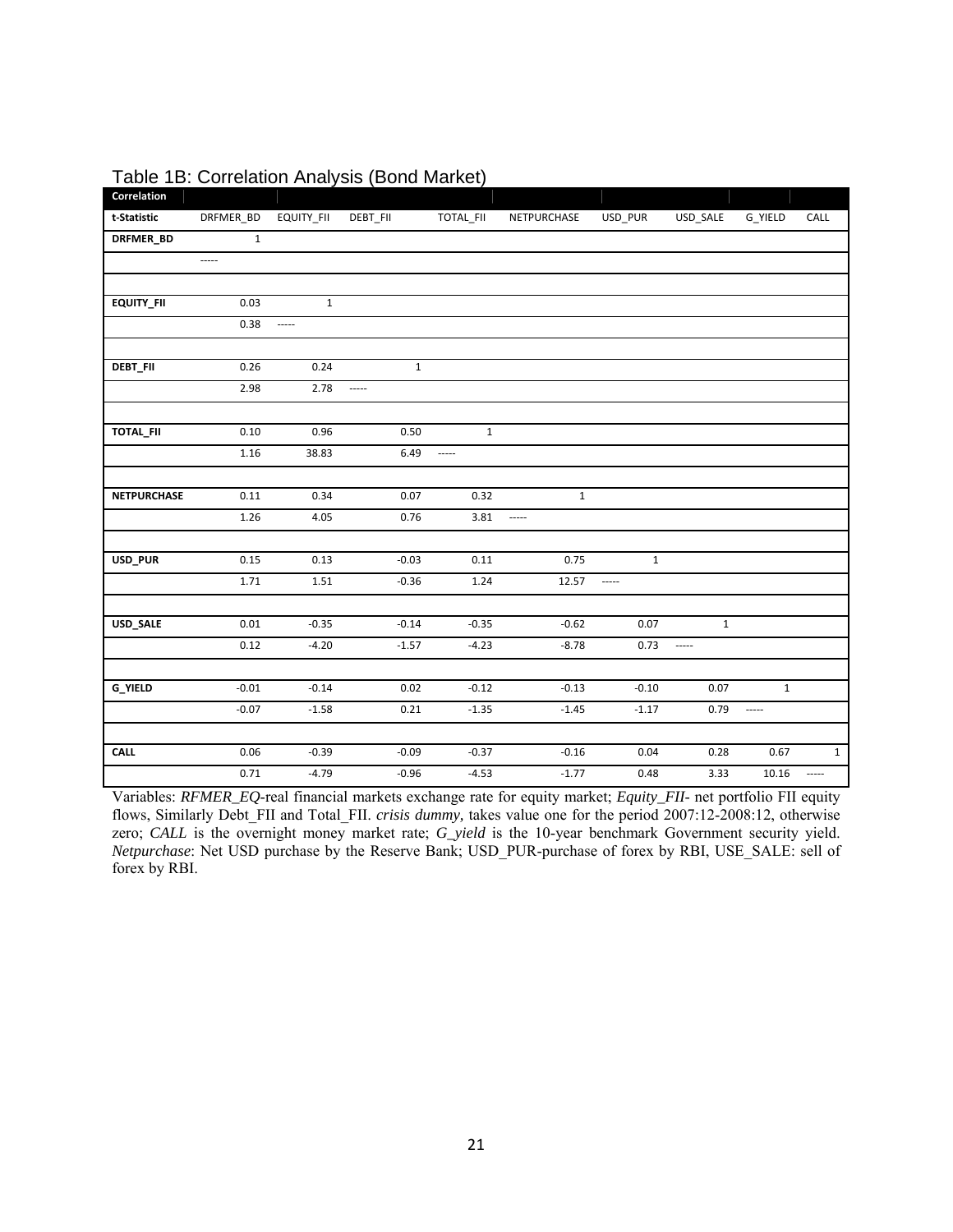# Table 2A: Granger Causality Test (Stock Market)

| Null Hypothesis:                              | <b>F-Statistic</b> | Prob.  |
|-----------------------------------------------|--------------------|--------|
| EQUITY_FII does not Granger Cause DRFMER      | 1.11598            | 0.3451 |
| DRFMER does not Granger Cause EQUITY_FII      | 2.27142            | 0.0833 |
| DEBT_FII does not Granger Cause DRFMER        | 0.70022            | 0.5535 |
| DRFMER does not Granger Cause DEBT_FII        | 0.47121            | 0.7029 |
| TOTAL_FII does not Granger Cause DRFMER       | 0.81046            | 0.4902 |
| DRFMER does not Granger Cause TOTAL_FII       | 2.39727            | 0.0710 |
| NETPURCHASE does not Granger Cause DRFMER     | 2.44994            | 0.0664 |
| DRFMER does not Granger Cause NETPURCHASE     | 1.62729            | 0.1861 |
| USD_PUR does not Granger Cause DRFMER         | 1.68081            | 0.1742 |
| DRFMER does not Granger Cause USD_PUR         | 0.75429            | 0.5218 |
| USD_SALE does not Granger Cause DRFMER        | 0.54887            | 0.6498 |
| DRFMER does not Granger Cause USD_SALE        | 1.47310            | 0.2248 |
| G_YIELD does not Granger Cause DRFMER         | 0.73329            | 0.5339 |
| DRFMER does not Granger Cause G_YIELD         | 0.76688            | 0.5146 |
| CALL does not Granger Cause DRFMER            | 2.09514            | 0.1040 |
| DRFMER does not Granger Cause CALL            | 0.85882            | 0.4643 |
| DEBT_FII does not Granger Cause EQUITY_FII    | 0.99930            | 0.3954 |
| EQUITY_FII does not Granger Cause DEBT_FII    | 2.48178            | 0.0638 |
| TOTAL_FII does not Granger Cause EQUITY_FII   | 0.99930            | 0.3954 |
| EQUITY_FII does not Granger Cause TOTAL_FII   | 2.10129            | 0.1032 |
| NETPURCHASE does not Granger Cause EQUITY_FII | 1.27825            | 0.2846 |
| EQUITY_FII does not Granger Cause NETPURCHASE | 1.47667            | 0.2239 |

Variables: *RFMER\_EQ*-real financial markets exchange rate for equity market; *Equity\_FII*- net portfolio FII equity flows, Similarly Debt\_FII and Total\_FII. *crisis dummy,* takes value one for the period 2007:12-2008:12, otherwise zero; *CALL* is the overnight money market rate; *G\_yield* is the 10-year benchmark Government security yield. *Netpurchase*: Net USD purchase by the Reserve Bank; USD\_PUR-purchase of forex by RBI, USE\_SALE: sell of forex by RBI.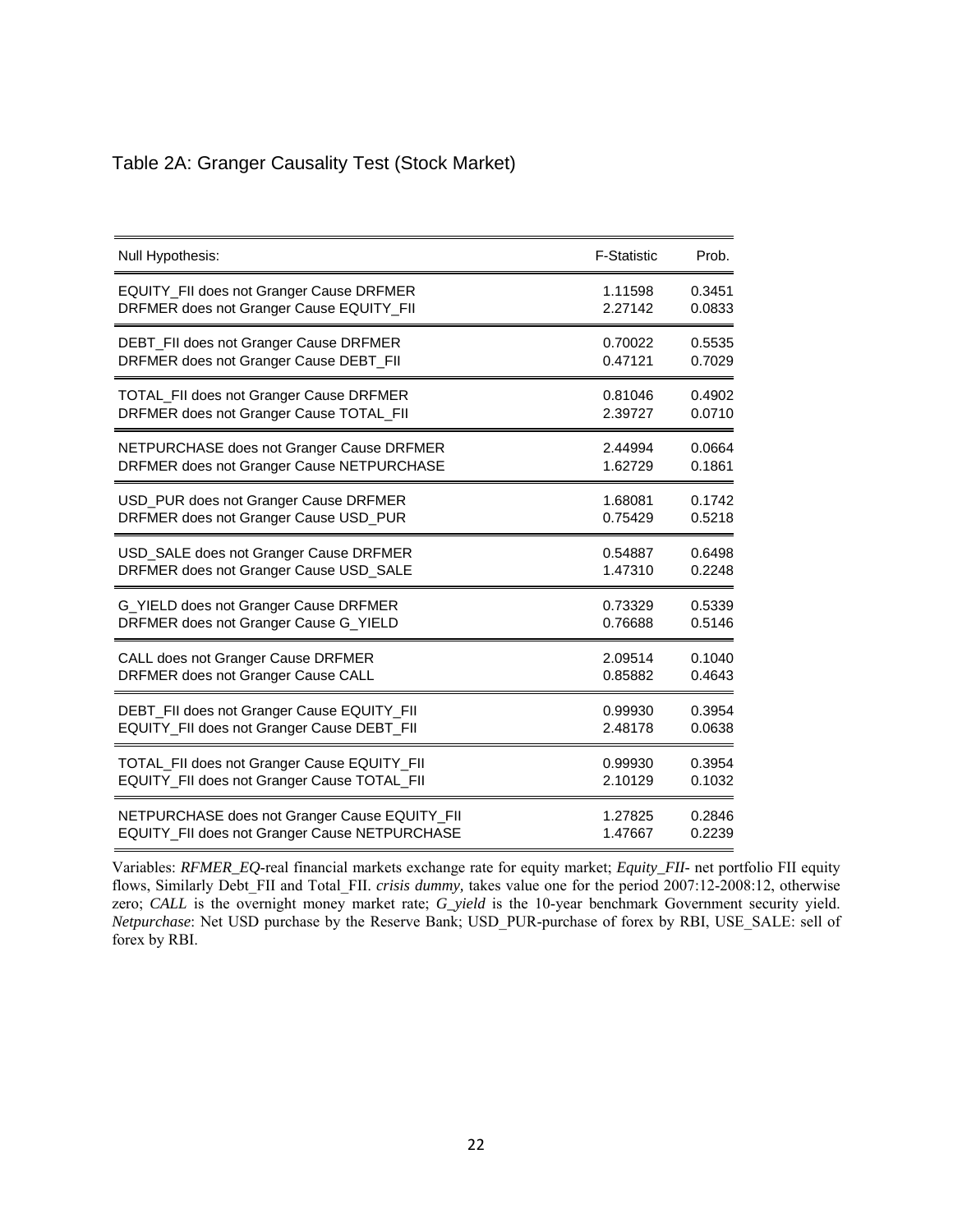| <b>Null Hypothesis:</b>                      | <b>F-Statistic</b> | Prob.  |
|----------------------------------------------|--------------------|--------|
| EQUITY_FII does not Granger Cause DRFMER_BD  | 1.81408            | 0.1483 |
| DRFMER_BD does not Granger Cause EQUITY_FII  | 0.78723            | 0.5033 |
|                                              |                    |        |
| DEBT_FII does not Granger Cause DRFMER_BD    | 0.33571            | 0.7995 |
| DRFMER_BD does not Granger Cause DEBT_FII    | 4.47572            | 0.0052 |
|                                              |                    |        |
| TOTAL_FII does not Granger Cause DRFMER_BD   | 1.11663            | 0.3453 |
| DRFMER_BD does not Granger Cause TOTAL_FII   | 1.50231            | 0.2176 |
|                                              |                    |        |
| NETPURCHASE does not Granger Cause DRFMER_BD | 5.99546            | 0.0008 |
| DRFMER_BD does not Granger Cause NETPURCHASE | 1.34598            | 0.2629 |
|                                              |                    |        |
| USD_PUR does not Granger Cause DRFMER_BD     | 0.86699            | 0.4604 |
| DRFMER_BD does not Granger Cause USD_PUR     | 0.72999            | 0.5361 |
|                                              |                    |        |
| USD_SALE does not Granger Cause DRFMER_BD    | 6.94158            | 0.0002 |
| DRFMER_BD does not Granger Cause USD_SALE    | 1.78628            | 0.1535 |
|                                              |                    |        |
| G_YIELD does not Granger Cause DRFMER_BD     | 2.29188            | 0.0817 |
| DRFMER_BD does not Granger Cause G_YIELD     | 4.6804             | 0.004  |
|                                              |                    |        |
| CALL does not Granger Cause DRFMER_BD        | 1.64139            | 0.1835 |
| DRFMER_BD does not Granger Cause CALL        | 1.41819            | 0.2409 |

Table 2B: Granger Causality Test (Bond Market)

**Table 3A: Net Foreign Asset and Real Financial Market Exchange Rate** 

|      | <b>RFMER EQ</b> |   | Portfolio<br>equity<br>assets | <b>Portfolio</b><br>equity<br><b>liabilities</b> | <b>Net</b><br>Foreign<br><b>Assets</b><br>(NFA) |
|------|-----------------|---|-------------------------------|--------------------------------------------------|-------------------------------------------------|
| 2000 | 59.2            |   | 783                           | 17,373                                           | $-80,355$                                       |
| 2001 | 53.8            |   | 740                           | 18,853                                           | $-79,163$                                       |
| 2002 | 57.4            |   | 625                           | 21,064                                           | $-68,390$                                       |
| 2003 | 62.3            |   | 849                           | 48,826                                           | $-70,671$                                       |
| 2004 | 73.0            |   | 962                           | 67,685                                           | -82,326                                         |
| 2005 | 87.7            |   | 1,047                         | 105,652                                          | -116,670                                        |
| 2006 | 112.1           |   | 1.243                         | 161,694                                          | $-166,734$                                      |
| 2007 | 121.0           |   | 1,207                         | 302,204                                          | -279,271                                        |
| 2008 | 109.6           |   |                               | .                                                |                                                 |
| 2009 | 133.1           | . |                               | .                                                |                                                 |
| 2010 | 161.9           |   |                               |                                                  |                                                 |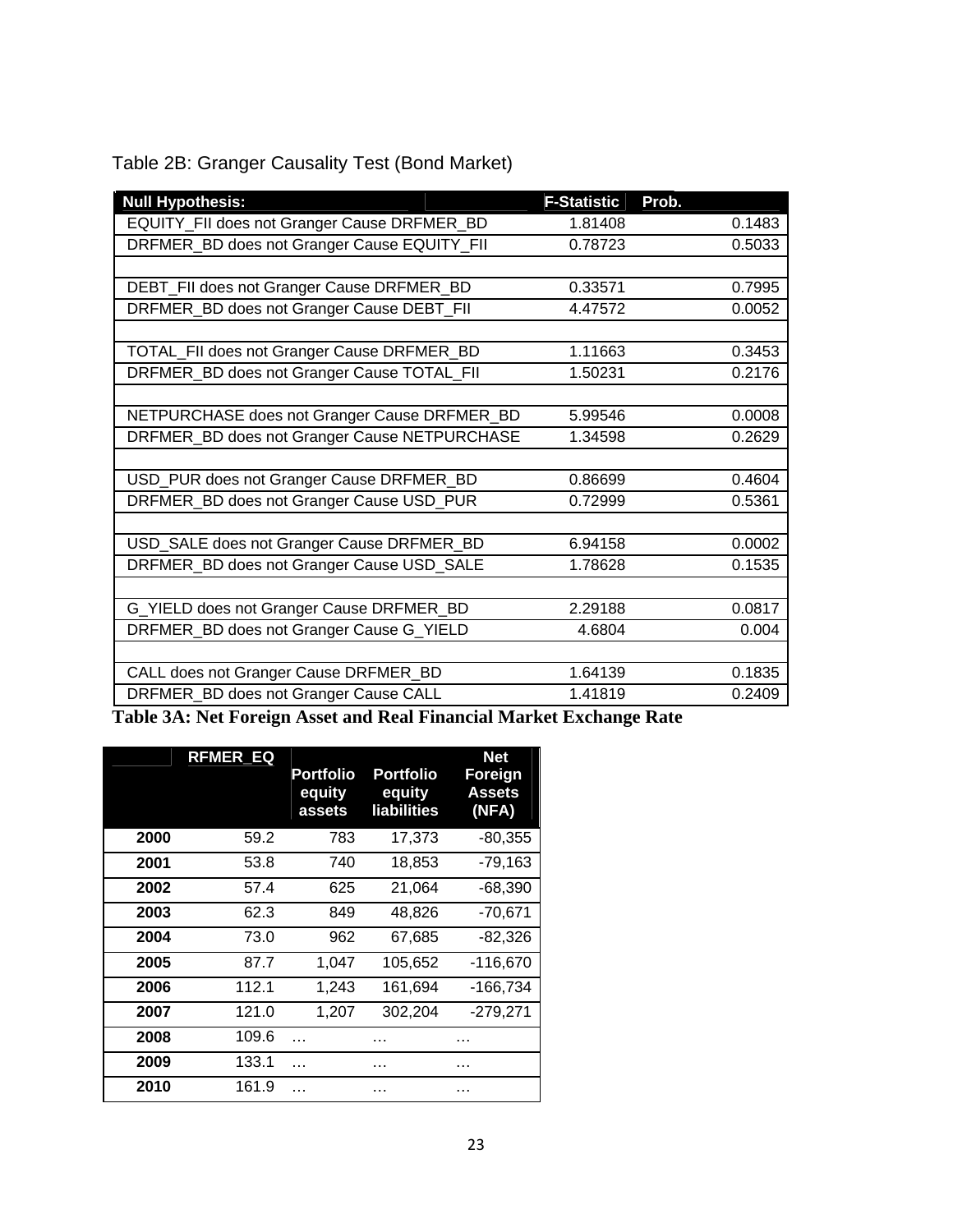**2011** 145.2 … … …

Data Source: Updated and extended version of dataset constructed by Lane and Milesi-Ferretti (2007)

Table 4A: Augmented Dickey-Fuller Test Statistics

|                                       | t-Statistic | Prob.* |         |  |  |  |  |  |
|---------------------------------------|-------------|--------|---------|--|--|--|--|--|
| <b>InPEFII</b>                        | $-0.26$     | 0.92   |         |  |  |  |  |  |
| D(InPEFII)                            | $-9.82$     | 0.00   |         |  |  |  |  |  |
| <b>InRFMER EQ</b>                     | $-0.77$     | 0.82   |         |  |  |  |  |  |
| D(InRFMER EQ)                         | $-5.86$     | 0.00   |         |  |  |  |  |  |
| *MacKinnon (1996) one-sided p-values. |             |        |         |  |  |  |  |  |
| <b>Critical values:</b>               | 1% level    |        | $-3.45$ |  |  |  |  |  |
|                                       | $-2.88$     |        |         |  |  |  |  |  |
|                                       | $-2.56$     |        |         |  |  |  |  |  |

Variables LnRFMER\_EQ-log of real financial markets exchange rate for equity market; LnPEFII-log of outstanding portfolio FII equity flows.

| Data Trend: None |                  | <b>None</b> | Linear    | Linear    | Quadratic |  |
|------------------|------------------|-------------|-----------|-----------|-----------|--|
| <b>Test Type</b> | No.<br>Intercept | Intercept   | Intercept | Intercept | Intercept |  |
|                  | No Trend         | No Trend    | No Trend  | Trend     | Trend     |  |
| Trace            |                  |             |           |           |           |  |
| Max-Eig          |                  |             |           |           |           |  |

## Table 4B: Number of Cointegration Relation as Indicated by Different Models

\*Critical values based on MacKinnon-Haug-Michelis 0.05 level, Variables LnRFMER\_EQ-log of real financial markets exchange rate for equity market; LnPEFII-log of outstanding portfolio FII equity flows.

| Lag |              | ີ<br>LogL | <b>LR</b> | <b>AIC</b> | <b>SC</b> | <b>HQ</b> |
|-----|--------------|-----------|-----------|------------|-----------|-----------|
|     | 0            | 41.76     | <b>NA</b> | $-0.45$    | $-0.19$   | $-0.34$   |
|     |              | 562.41    | 978.67    | $-8.26*$   | $-7.87*$  | $-8.08$   |
|     | $\mathbf{2}$ | 569.59    | 13.27*    | $-8.22$    | $-7.83$   | $-8.08*$  |
|     | 3            | 570.96    | 2.51      | $-8.23$    | $-7.70$   | $-8.01$   |
|     | 4            | 575.19    | 7.57      | $-8.23$    | $-7.62$   | $-7.98$   |
|     | 5            | 578.52    | 5.85      | $-8.22$    | $-7.52$   | $-7.94$   |
|     | 6            | 582.70    | 7.22      | $-8.22$    | $-7.44$   | $-7.90$   |
|     | 7            | 584.23    | 2.61      | $-8.18$    | $-7.31$   | $-7.83$   |
|     | 8            | 584.80    | 0.94      | $-8.13$    | $-7.18$   | $-7.74$   |

# Table 4C: VAR Lag Order Selection Criteria

\* indicates lag order selected by the criterion

LR: sequential modified LR test statistic (each test at 5% level); AIC: Akaike information criterion; SC: Schwarz information criterion; HQ: Hannan-Quinn information criterion. Variables LnRFMER\_EQ-log of real financial markets exchange rate for equity market; LnPEFII-log of outstanding portfolio FII equity flows.